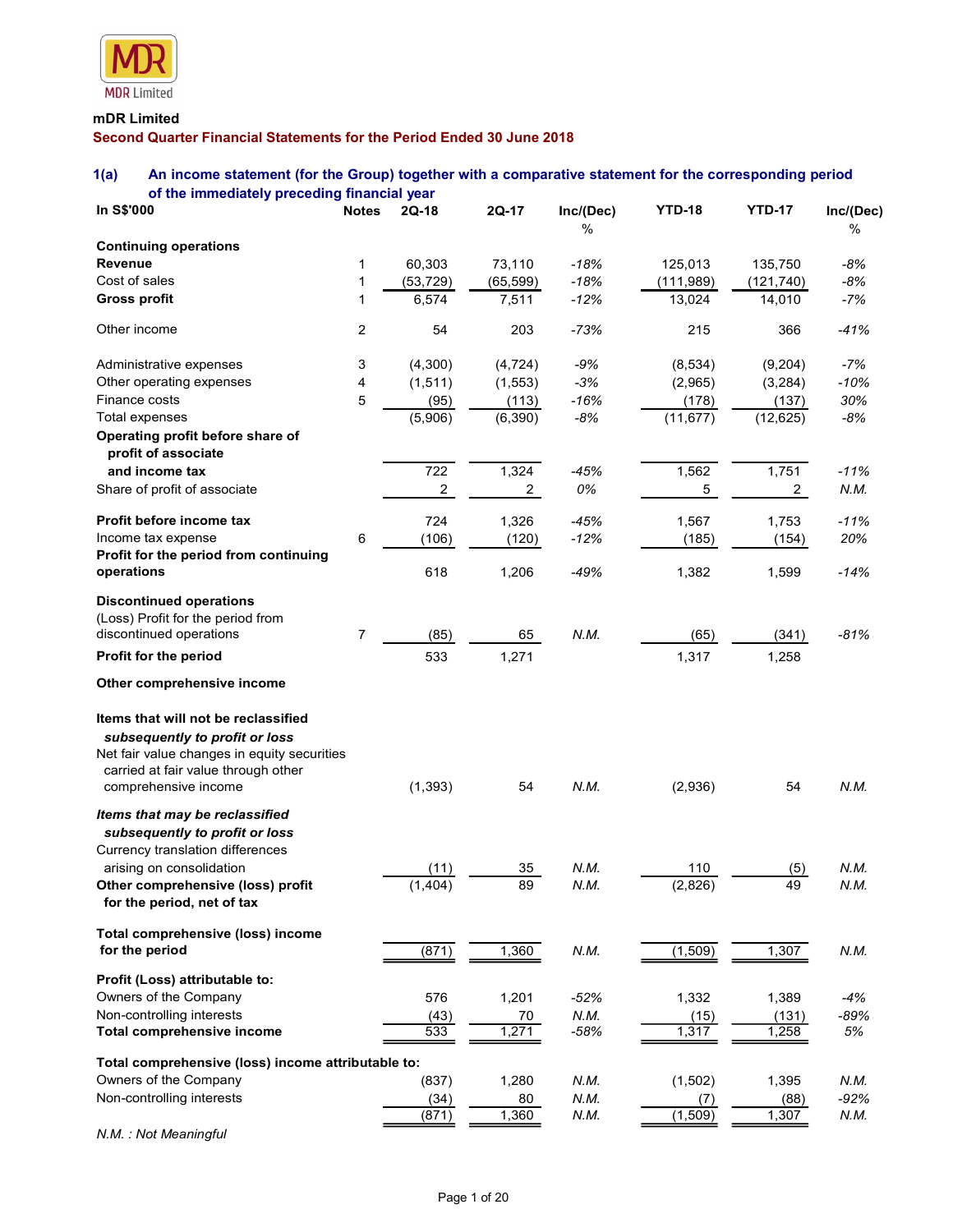#### 1(a)(i) Breakdown and explanatory notes to the income statement

#### Note 1 Revenue, cost of sales and gross profit

| a)(i) | Breakdown and explanatory notes to the income statement                                                                                                                                                                                                                               |                          |                          |                |               |
|-------|---------------------------------------------------------------------------------------------------------------------------------------------------------------------------------------------------------------------------------------------------------------------------------------|--------------------------|--------------------------|----------------|---------------|
| pte 1 | Revenue, cost of sales and gross profit                                                                                                                                                                                                                                               |                          |                          |                |               |
|       | The Group operates in four business segments - After Market Services (AMS), Distribution Management                                                                                                                                                                                   |                          |                          |                |               |
|       | Solutions (DMS), Digital Inkjet Printing for Out-Of-Home Advertising Solutions (DPAS) and Investment.                                                                                                                                                                                 |                          |                          |                |               |
|       | The Group has added the Investment Business as a separate business segment in its quarterly results from 2Q-<br>18, after shareholders' approval of the diversification of the Group's business to include, inter alia, the Investment<br>Business, at the EGM held on 27 April 2018. |                          |                          |                |               |
|       | The breakdown of revenue and cost of goods sold are as follows:                                                                                                                                                                                                                       |                          |                          |                |               |
|       | In S\$'000                                                                                                                                                                                                                                                                            | $2Q-18$                  | 2Q-17                    | <b>YTD-18</b>  | <b>YTD-17</b> |
|       | <b>Revenue</b>                                                                                                                                                                                                                                                                        |                          |                          |                |               |
|       | AMS                                                                                                                                                                                                                                                                                   | 6,382                    | 6,247                    | 12,768         | 14,179        |
|       | <b>DMS</b>                                                                                                                                                                                                                                                                            | 51,741                   | 64,597                   | 108,123        | 117,836       |
|       | <b>DPAS</b>                                                                                                                                                                                                                                                                           | 1,860                    | 2,266                    | 3,389          | 3,735         |
|       | Investment                                                                                                                                                                                                                                                                            | 320<br>60,303            | $\blacksquare$<br>73,110 | 733<br>125,013 | 135,750       |
|       | Cost of goods sold                                                                                                                                                                                                                                                                    |                          |                          |                |               |
|       | AMS                                                                                                                                                                                                                                                                                   | (4,746)                  | (4, 524)                 | (9,520)        | (10, 781)     |
|       | <b>DMS</b>                                                                                                                                                                                                                                                                            | (47, 752)                | (59, 502)                | (100, 149)     | (108, 344)    |
|       | <b>DPAS</b>                                                                                                                                                                                                                                                                           | (1, 231)                 | (1, 573)                 | (2,320)        | (2,615)       |
|       | Investment                                                                                                                                                                                                                                                                            | (53, 729)                | (65, 599)                | (111,989)      | (121, 740)    |
|       | <b>Gross profit</b>                                                                                                                                                                                                                                                                   |                          |                          |                |               |
|       | AMS                                                                                                                                                                                                                                                                                   | 1,636                    | 1,723                    | 3,248          | 3,398         |
|       | <b>DMS</b>                                                                                                                                                                                                                                                                            | 3,989                    | 5,095                    | 7,974          | 9,492         |
|       |                                                                                                                                                                                                                                                                                       |                          | 693                      |                |               |
|       | <b>DPAS</b>                                                                                                                                                                                                                                                                           | 629                      |                          | 1,069          | 1,120         |
|       | Investment                                                                                                                                                                                                                                                                            | 320<br>6,574             | 7,511                    | 733<br>13,024  | 14,010        |
|       | GP%                                                                                                                                                                                                                                                                                   |                          |                          |                |               |
|       | AMS                                                                                                                                                                                                                                                                                   | 26%                      | 28%                      | 25%            | 24%           |
|       | <b>DMS</b>                                                                                                                                                                                                                                                                            | 8%                       | 8%                       | 7%             | 8%            |
|       |                                                                                                                                                                                                                                                                                       |                          |                          |                |               |
|       |                                                                                                                                                                                                                                                                                       |                          |                          |                |               |
|       |                                                                                                                                                                                                                                                                                       | 11%                      | 10%                      | 10%            | 10%           |
|       | <b>DPAS</b><br>Investment                                                                                                                                                                                                                                                             | 34%<br>100%              | 31%<br>N.M.              | 32%<br>100%    | 30%<br>N.M.   |
|       | Dividend income and interest income from loan to a third party have been reclassified from other income to                                                                                                                                                                            |                          |                          |                |               |
|       | Investment revenue, effective from 1 January 2018.                                                                                                                                                                                                                                    |                          |                          |                |               |
|       | N.M. : Not meaningful                                                                                                                                                                                                                                                                 |                          |                          |                |               |
|       | ote 2 Other income consists of the following:                                                                                                                                                                                                                                         |                          |                          |                |               |
|       | In S\$'000                                                                                                                                                                                                                                                                            | 2Q-18                    | 2Q-17                    | <b>YTD-18</b>  | <b>YTD-17</b> |
|       | Interest income                                                                                                                                                                                                                                                                       |                          |                          |                |               |
|       | - Fixed deposits                                                                                                                                                                                                                                                                      | 25                       | 38                       | 38             | 70            |
|       |                                                                                                                                                                                                                                                                                       |                          |                          |                |               |
|       | - Loan to a third party                                                                                                                                                                                                                                                               | $\overline{\phantom{a}}$ | 68<br>67                 | $\blacksquare$ | 68<br>67      |
|       | Dividend income                                                                                                                                                                                                                                                                       |                          |                          |                |               |

#### Note 2 Other income consists of the following:

| DMS                                     | 3,989 | 5,095 | 7,974         | 9,492         |
|-----------------------------------------|-------|-------|---------------|---------------|
| <b>DPAS</b>                             | 629   | 693   | 1,069         | 1,120         |
| Investment                              | 320   |       | 733           |               |
|                                         | 6,574 | 7,511 | 13,024        | 14,010        |
| GP%                                     |       |       |               |               |
| AMS                                     | 26%   | 28%   | 25%           | 24%           |
| <b>DMS</b>                              | 8%    | 8%    | 7%            | 8%            |
| <b>DPAS</b>                             | 34%   | 31%   | 32%           | 30%           |
| Investment                              | 100%  | N.M.  | 100%          | N.M.          |
|                                         | 11%   | 10%   | 10%           | 10%           |
|                                         |       |       |               |               |
| Other income consists of the following: |       |       |               |               |
| In S\$'000                              | 2Q-18 | 2Q-17 | <b>YTD-18</b> | <b>YTD-17</b> |
| Interest income                         |       |       |               |               |
| - Fixed deposits                        | 25    | 38    | 38            | 70            |
| - Loan to a third party                 |       | 68    |               | 68            |
| Dividend income                         |       | 67    |               | 67            |
| Rental income                           | 5     |       | 10            |               |
| Wage credit                             |       |       | 113           | 121           |
| Others                                  | 24    | 30    | 54            | 40            |
|                                         | 54    | 203   | 215           | 366           |
|                                         |       |       |               |               |

In 2017, dividend income pertains to the dividend income from investment in marketable securities.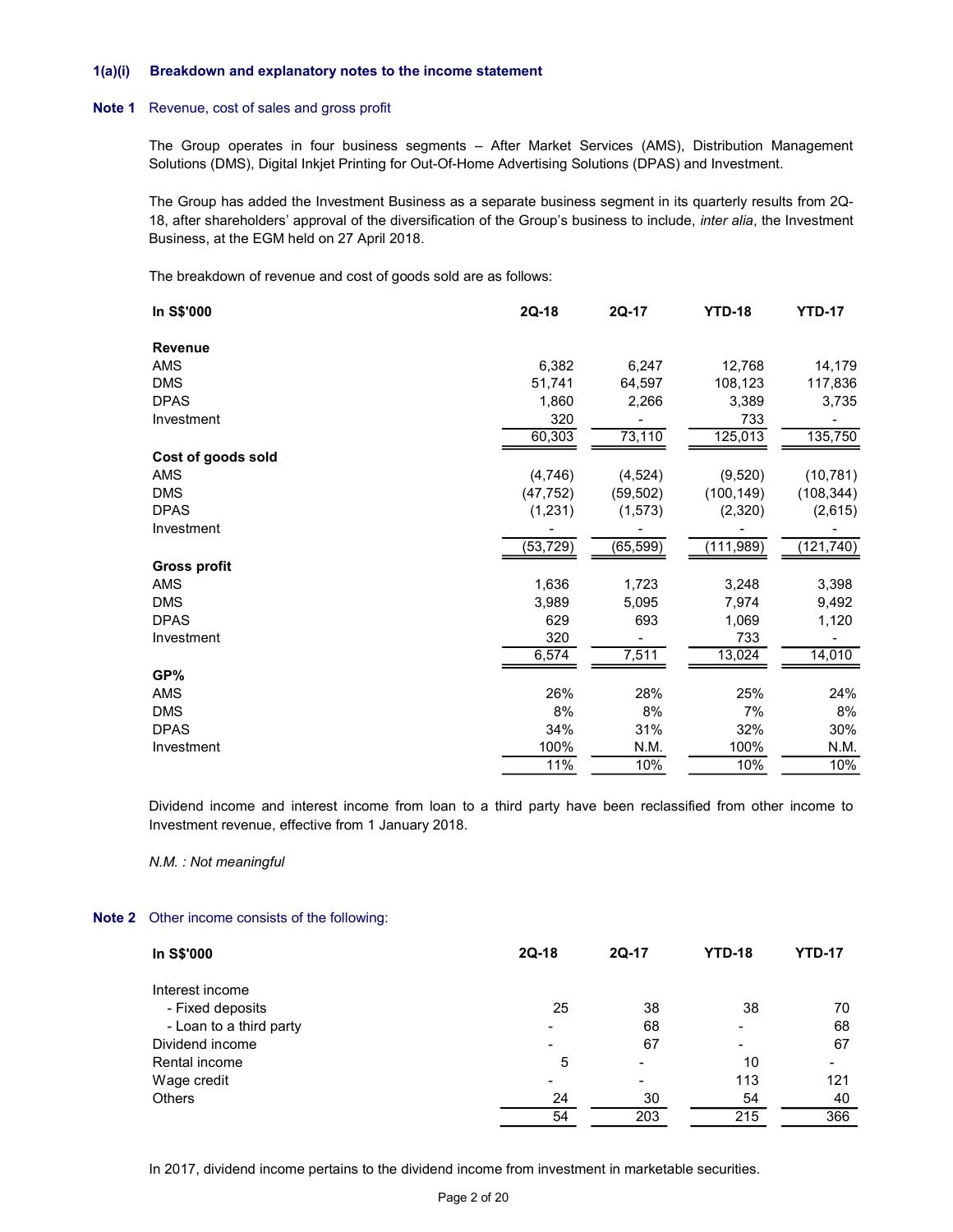# Note 3 Administrative expenses

| <b>Administrative expenses</b>                          |              |                |                |                        |
|---------------------------------------------------------|--------------|----------------|----------------|------------------------|
| The administrative expenses comprise mainly staff cost. |              |                |                |                        |
| In S\$'000                                              | $2Q-18$      | 2Q-17          | <b>YTD-18</b>  | <b>YTD-17</b>          |
| <b>Staff Cost</b>                                       |              |                |                |                        |
| AMS                                                     | 1,041        | 1,172          | 2,120          | 2,379                  |
| <b>DMS</b>                                              | 1,748        | 1,933          | 3,495          | 3,767                  |
| <b>DPAS</b>                                             | 174          | 209            | 325            | 410                    |
| Management and HQ support staff costs                   |              |                |                |                        |
| (including Directors' fees)                             | 640<br>3,603 | 670<br>3,984   | 1,253<br>7,193 | 1,209<br>7,765         |
|                                                         |              |                |                |                        |
| Other operating expenses                                |              |                |                |                        |
| Other operating expenses consist of the following:      |              |                |                |                        |
| In S\$'000                                              | $2Q-18$      | 2Q-17          | <b>YTD-18</b>  | <b>YTD-17</b>          |
| Rental expenses                                         | 1,070        | 1,245          | 2,193          | 2,495                  |
| Depreciation expenses                                   | 230          | 181            | 429            | 355                    |
| Plant and equipment written off                         | 17           | $\overline{2}$ | 34             | $\overline{2}$<br>(47) |
| Loss (Gain) on disposal of plant and equipment          | 4            | (22)           | 5              |                        |

# Note 4 Other operating expenses

| 1,041 | 1,172          | 2,120         | 2,379          |
|-------|----------------|---------------|----------------|
| 1,748 | 1,933          | 3,495         | 3,767          |
| 174   | 209            | 325           | 410            |
|       |                |               |                |
|       |                |               | 1,209          |
| 3,603 | 3,984          |               | 7,765          |
|       |                |               |                |
|       |                |               |                |
|       |                |               |                |
| 2Q-18 | 2Q-17          | <b>YTD-18</b> | <b>YTD-17</b>  |
| 1,070 | 1,245          | 2,193         | 2,495          |
| 230   | 181            | 429           | 355            |
| 17    | 2              | 34            | 2              |
| 4     | (22)           | 5             | (47)           |
| 9     | 15             | 12            | 14             |
|       | $\overline{2}$ |               | 2              |
| 89    | 123            | 244           | 245            |
| 92    | $\overline{7}$ | 48            | 218            |
|       |                |               |                |
|       | 640            | 670           | 1,253<br>7,193 |

Lower allowance for inventories in 2Q-18 was mainly due to the reversal of stock provision made against its inventory.

#### Note 5 Finance costs

Finance costs comprise interests on finance leases and bank borrowings.

#### Note 6 Income tax expense

The tax expense provision is calculated for profitable subsidiaries.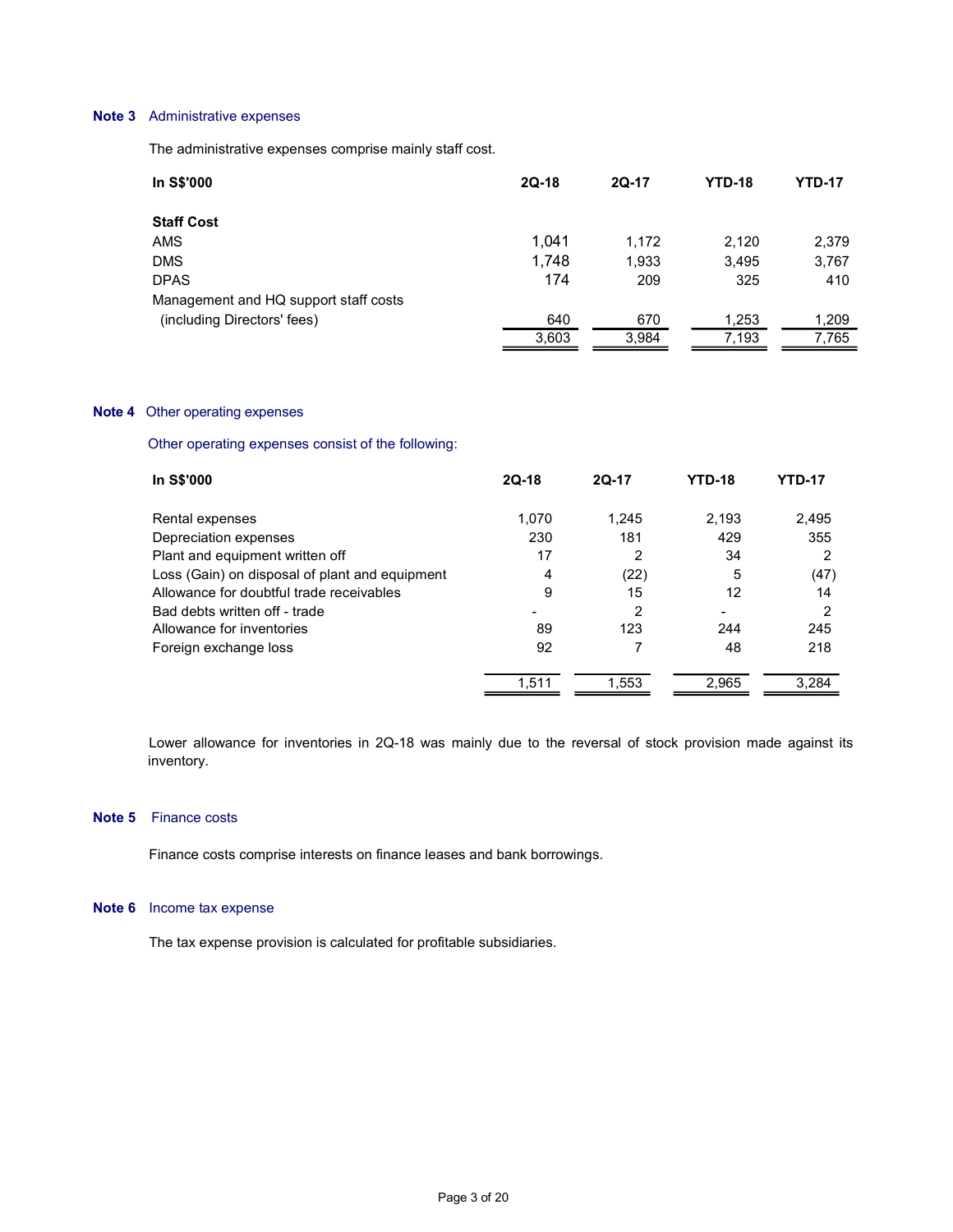# Note 7 Income statement for discontinued operations

| ncome statement for discontinued operations       |                     |                  |                            |                       |
|---------------------------------------------------|---------------------|------------------|----------------------------|-----------------------|
| In S\$'000                                        | $2Q-18$             | 2Q-17            | <b>YTD-18</b>              | <b>YTD-17</b>         |
| Revenue                                           | $\qquad \qquad$     | $\boldsymbol{7}$ | $\blacksquare$             | 10,246                |
| Cost of sales                                     | (40)                | (10)             | (40)                       | (9,936)               |
| Gross (loss) profit                               | (40)                | (3)              | (40)                       | 310                   |
|                                                   |                     | $\boldsymbol{9}$ |                            | 9                     |
|                                                   |                     |                  |                            |                       |
| Other operating income<br>Administrative expenses |                     |                  |                            |                       |
| Other operating expenses                          | (45)                | (4)<br>63        | (25)                       | (378)<br>(282)        |
| (Loss) Profit before income tax                   | (85)                | 65               | (65)                       | (341)                 |
| Income tax expense                                | $\qquad \qquad$     | $\blacksquare$   | $\blacksquare$             | $\blacksquare$        |
| (Loss) Profit for the period from                 |                     |                  |                            |                       |
| discontinued operations                           | (85)                | 65               | (65)                       | (341)                 |
|                                                   |                     |                  |                            |                       |
| (Loss) Profit attributable to:                    |                     |                  |                            |                       |
| Owners of the Company                             | (36)                | 3                |                            | (189)                 |
| Non-controlling interests                         | $\frac{(49)}{(85)}$ | $\frac{62}{65}$  | $(38)$<br>$(27)$<br>$(65)$ | $\frac{(152)}{(341)}$ |

 The comparative figures have been re-presented to report separately profit and loss items for continuing and discontinued operations.

 Discontinued operations relate to operations in Myanmar inclusive of MDR Myanmar Co., Ltd, Golden Myanmar Sea Co., Ltd, Pixio Myanmar Co., Ltd and MDR Golden Myanmar Sea Co., Ltd, with the latter 2 entities having ceased their business operations in March 2017.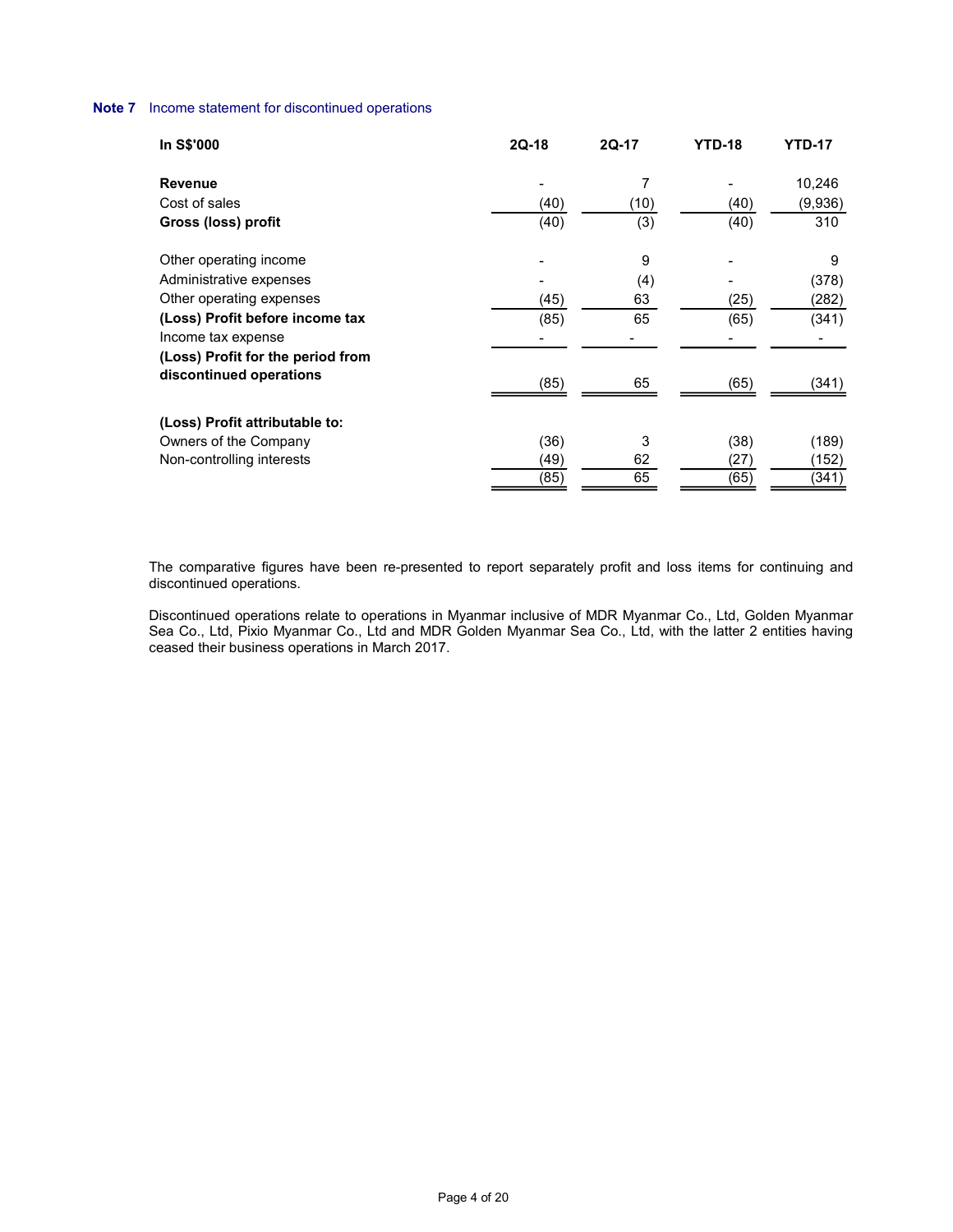# 1(b)(i) Statement of financial position (for the issuer and Group), together with a comparative statement as at the end of the immediately preceding financial year

|                                                       |              |           | Group                        |                               | Company   |           |
|-------------------------------------------------------|--------------|-----------|------------------------------|-------------------------------|-----------|-----------|
| In S\$'000                                            | <b>Notes</b> | 30-Jun-18 | 31-Dec-17<br><b>Restated</b> | $1-Jan-17$<br><b>Restated</b> | 30-Jun-18 | 31-Dec-17 |
| <b>ASSETS</b>                                         |              |           |                              |                               |           |           |
| <b>Current assets</b>                                 |              |           |                              |                               |           |           |
| Cash and bank balances                                |              | 40,925    | 11,579                       | 30,817                        | 32,808    | 3,015     |
| Trade receivables                                     | 1            | 20,544    | 22,230                       | 20,867                        | 2,426     | 2,450     |
| Other receivables and                                 | 2            | 5,517     | 8,362                        | 5,401                         | 16,851    | 19,052    |
| prepayments<br>Inventories                            | 3            | 24,846    | 18,925                       | 20,232                        | 1,156     | 1,535     |
| <b>Total current assets</b>                           |              | 91,832    | 61,096                       | 77,317                        | 53,241    | 26,052    |
|                                                       |              |           |                              |                               |           |           |
| <b>Non-current assets</b>                             |              |           |                              |                               |           |           |
| Investment in subsidiaries                            |              |           |                              |                               | 20,835    | 20,835    |
| Investment in an associate<br>Property, plant and     |              | 29        | 24                           | 14                            |           |           |
| equipment                                             | 4            | 11,642    | 11,199                       | 4,271                         | 867       | 497       |
| Goodwill                                              |              | 2,798     | 2,798                        | 2,798                         |           |           |
| Investment securities                                 | 5            | 17,659    | 13,234                       |                               | 17,659    | 13,234    |
| Cash pledged                                          |              | 1,441     | 1,440                        |                               | 1,400     | 1,400     |
| Other receivables and                                 |              |           |                              |                               |           |           |
| prepayments                                           |              |           |                              | 839                           |           |           |
| <b>Total non-current assets</b>                       |              | 33,569    | 28,695                       | 7,922                         | 40,761    | 35,966    |
| <b>Total assets</b>                                   |              | 125,401   | 89,791                       | 85,239                        | 94,002    | 62,018    |
| <b>Current liabilities</b>                            |              |           |                              |                               |           |           |
| <b>Bank loans</b>                                     | 6            | 10,072    | 5,485                        |                               | 4,751     |           |
| Trade payables                                        | 7            | 15,341    | 11,868                       | 13,572                        | 1,692     | 1,968     |
| Other payables                                        | 8            | 6,047     | 6,704                        | 7,341                         | 2,208     | 2,159     |
| Current portion of finance<br>leases                  |              | 384       | 461                          | 570                           | 25        | 68        |
| Income tax payable                                    |              | 147       | 69                           | 7                             |           |           |
| <b>Total current liabilities</b>                      |              | 31,991    | 24,587                       | 21,490                        | 8,676     | 4,195     |
|                                                       |              |           |                              |                               |           |           |
| <b>Non-current liabilities</b>                        |              |           |                              |                               |           |           |
| <b>Finance leases</b><br>Deferred tax liabilities     |              | 505       | 645                          | 991                           | 65        | 74        |
|                                                       |              | 449       | 441                          | 118                           |           |           |
| <b>Total non-current liabilities</b>                  |              | 954       | 1,086                        | 1,109                         | 65        | 74        |
| Capital, reserves and<br>non-controlling<br>interests |              |           |                              |                               |           |           |
| Share capital                                         |              | 184,499   | 153,652                      | 153,652                       | 184,499   | 153,652   |
| Capital reserve                                       |              | (859)     | (859)                        | (859)                         | 22        | 22        |
| Investment revaluation                                |              |           |                              |                               |           |           |
| reserve                                               |              | (4,786)   | (1,850)                      |                               | (4,786)   | (1,850)   |
| Property revaluation reserve                          |              | 751       | 751                          |                               |           |           |
| Share options reserve<br>Foreign currency translation |              |           | 145                          | 311                           |           | 145       |
| reserve                                               |              | 189       | 87                           |                               |           |           |
| <b>Accumulated losses</b>                             |              | (85, 813) | (86, 290)                    | (88, 758)                     | (94, 474) | (94, 220) |
| <b>Equity attributable to</b>                         |              |           |                              |                               |           |           |
| owners of the Company                                 |              | 93,981    | 65,636                       | 64,346                        | 85,261    | 57,749    |
| Non-controlling interests                             |              | (1, 525)  | (1, 518)                     | (1,706)                       |           |           |
| <b>Total equity</b>                                   |              | 92,456    | 64,118                       | 62,640                        | 85,261    | 57,749    |
| <b>Total liabilities and equity</b>                   |              | 125,401   | 89,791                       | 85,239                        | 94,002    | 62,018    |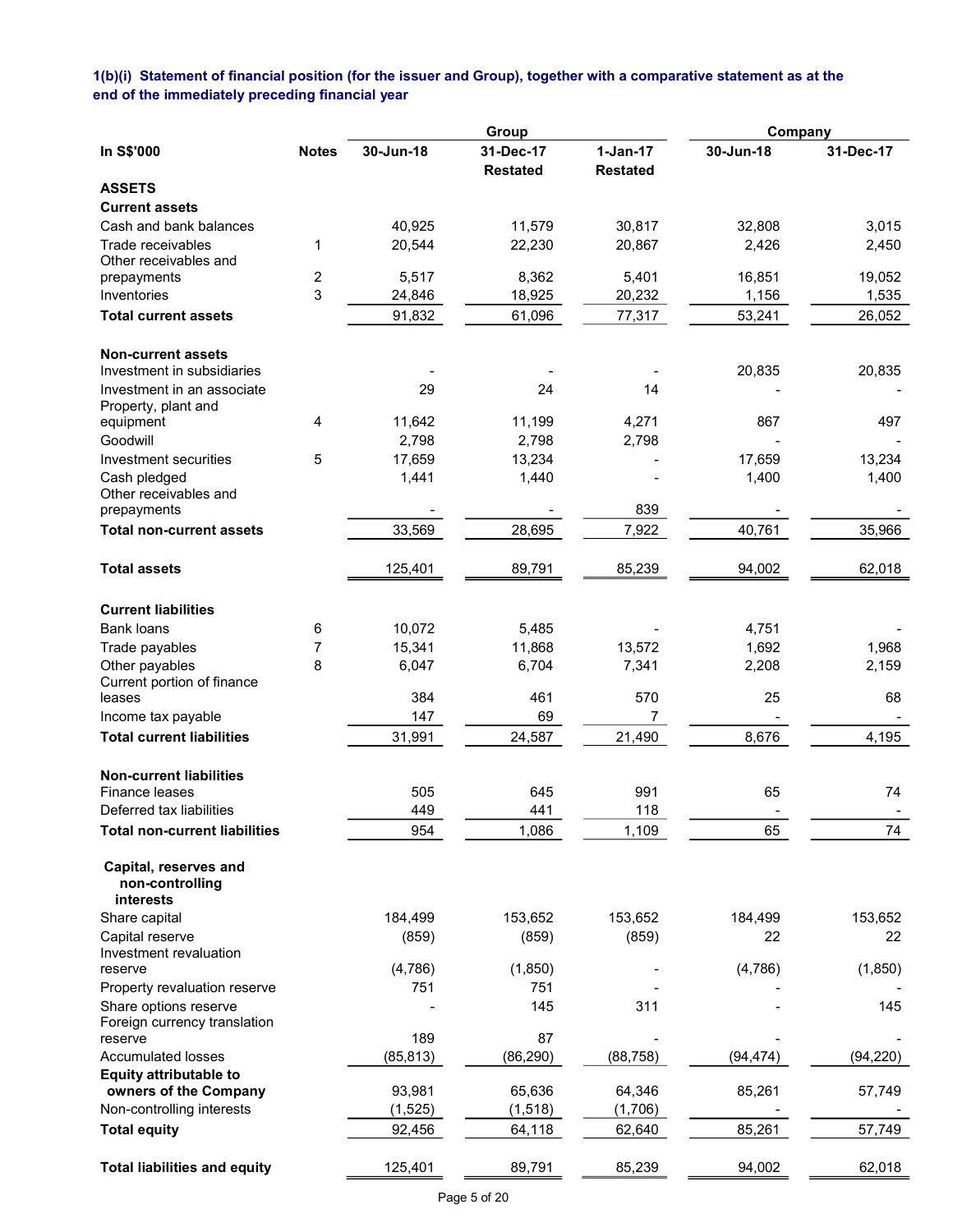#### Notes

#### 1 Trade receivables

The Group's trade receivables turnover as at 30 June 2018 is 31 days (31 December 2017: 27 days).

#### 2 Other receivables and prepayments

The Group's other receivables and prepayments consist mainly of the following:

|       | 31-Dec-17 |
|-------|-----------|
| 1.266 | 1.362     |
| 3.142 | 5.752     |
| 242   | 425       |
|       | 30-Jun-18 |

Other receivables of \$3.1 million as at 30 June 2018 comprised mainly of \$1.2 million to be received from principals in relation to sell through, advertising and promotion support.

Prepayments of \$0.2 million as at 30 June 2018 comprised mainly of deposits for the purchase of raw materials and equipment spare parts, prepayment of maintenance contract for equipment and for the last 2 months equipment hire purchase instalments, of \$0.1 million for DPAS operation.

#### 3 Inventories

The Group's inventory turnover for the quarter ended 30 June 2018 is 35 days (31 December 2017: 27 days).

 Group inventories as at 30 June 2018 stood at \$24.8 million (31 December 2017: \$18.9 million) with the increase in inventory holding mainly due to the purchase of handsets towards quarter end.

#### 4 Plant and equipment

 Property, plant and equipment as at 30 June 2018 mainly pertain to leasehold land and building of \$7.7 million in Malaysia for DPAS operation.

## 5 Investment securities

Investment securities pertain to the investment in marketable securities during the period.

#### 6 Bank loans

Bank loans comprised mainly of bank loans of \$5.3 million secured for the financing of new property in Malaysia for DPAS operations and term loans of \$4.8 million for the investment of marketable securities.

# 7 Trade payables

The Group's trade payables turnover as at 30 June 2018 is 22 days (31 December 2017: 18 days).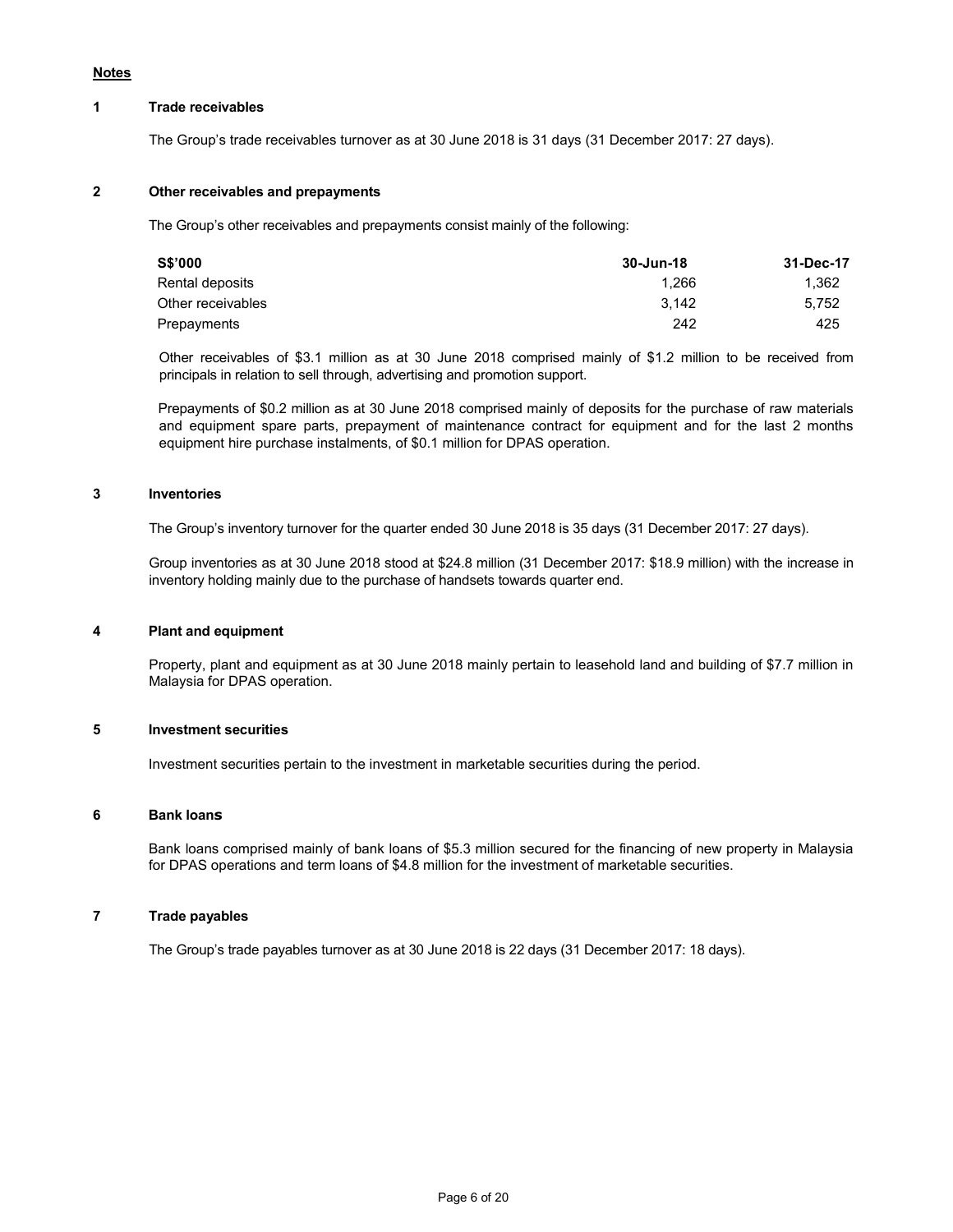# 8 Other payables

The Group's other payables consist of the following:

| <b>S\$'000</b>                                                | 30-June-18 | 31-Dec-17 |
|---------------------------------------------------------------|------------|-----------|
| Advertising, promotion and sell through funds from principals | 1.155      | 1.568     |
| Accrued staff costs                                           | 789        | 1.078     |
| Other accrued operating expenses                              | 674        | 717       |

# 1(b)(ii) Aggregate amount of Group's borrowings and debt securities

# Amount repayable in one year or less, or on demand

| As at 30-June-18    |                       |                     | As at 31-Dec-17       |
|---------------------|-----------------------|---------------------|-----------------------|
| Secured<br>(\$'000) | Unsecured<br>(\$'000` | Secured<br>(\$'000) | Unsecured<br>(\$'000) |
| 10.456              | -                     | 5.946               |                       |

#### Amount repayable after one year

|                     | As at 30-June-18      |                    | As at 31-Dec-17       |
|---------------------|-----------------------|--------------------|-----------------------|
| Secured<br>(\$'000) | Unsecured<br>(\$'000) | Secured<br>'\$'000 | Unsecured<br>(\$'000) |
| 505                 | -                     | 645                |                       |

# Details of collateral

The secured borrowings comprise of outstanding finance lease of \$0.9 million on certain motor vehicles and machinery, bank loan of \$5.3 million secured against fixed deposits and an open legal mortgage over a commercial property in Malaysia and term loan of \$4.8 million secured against the investment securities.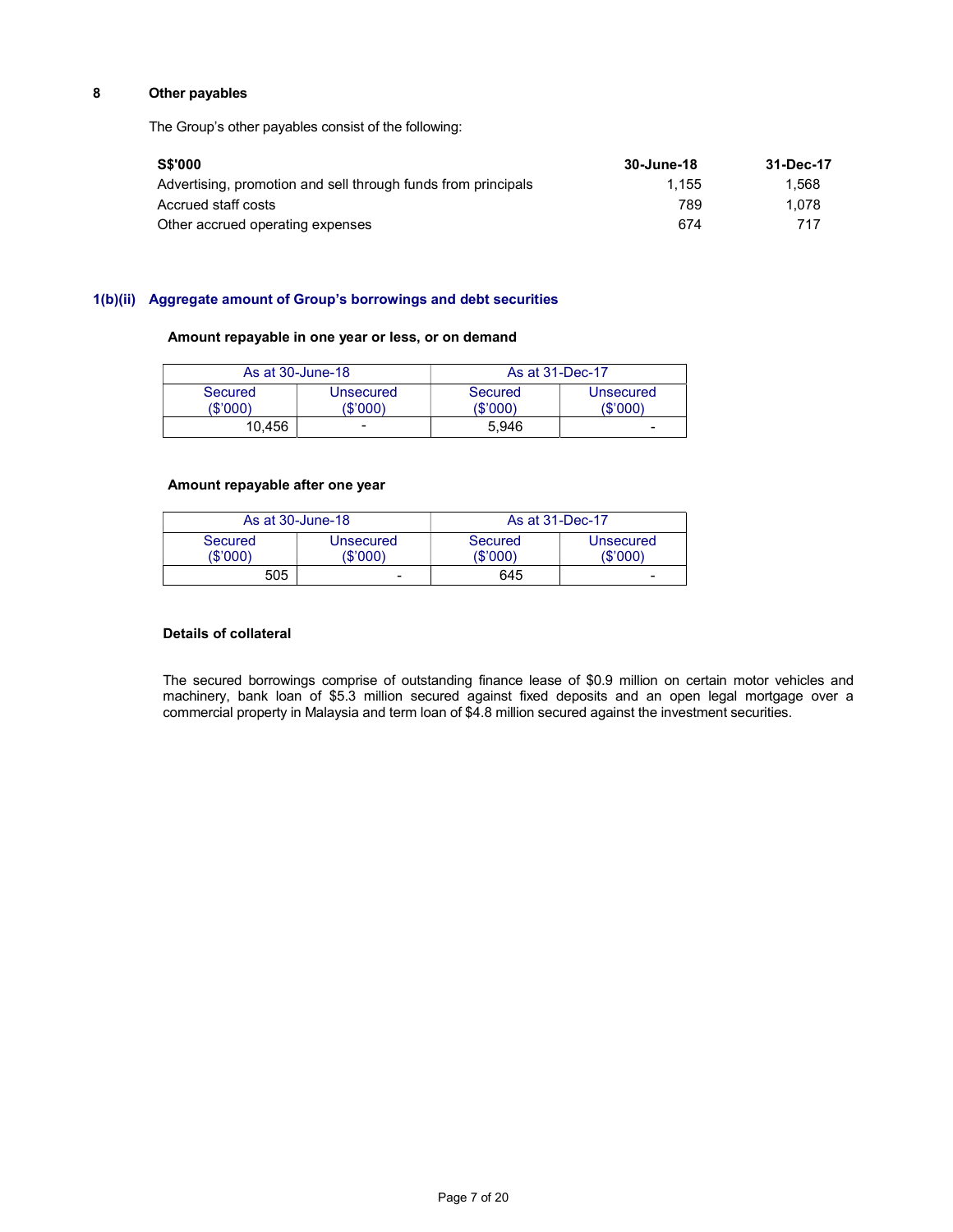| A statement of cash flows (for the Group), together with a comparative statement for the corresponding<br>period of the immediately preceding financial year |                      |                  |                   |                    |
|--------------------------------------------------------------------------------------------------------------------------------------------------------------|----------------------|------------------|-------------------|--------------------|
| In S\$'000<br><b>Operating activities</b>                                                                                                                    | $2Q-18$              | 2Q-17            | <b>YTD-18</b>     | <b>YTD-17</b>      |
| Profit before income tax from continuing operations                                                                                                          | 724                  | 1,326            | 1,567             | 1,753              |
| (Loss) profit before income tax from discontinued<br>operations                                                                                              |                      |                  |                   |                    |
|                                                                                                                                                              | (85)<br>639          | 65<br>1,391      | (65)<br>1,502     | (341)<br>1,412     |
| Adjustments for:                                                                                                                                             |                      |                  |                   |                    |
| Depreciation expenses                                                                                                                                        | 435                  | 350              | 834               | 733                |
| Interest expenses<br>Interest income from fixed deposits                                                                                                     | 95<br>(25)           | 113<br>(38)      | 178<br>(38)       | 137<br>(70)        |
| Interest income from loan to a third party                                                                                                                   | 5                    | (68)             | (319)             | (68)               |
| Dividend income                                                                                                                                              | (325)                | (67)             | (414)             | (67)               |
| (Loss) Gain on disposal of plant and equipment<br>Plant and equipment written off                                                                            | $\overline{4}$<br>17 | (54)<br>12       | 5<br>34           | (121)<br>68        |
| Provision for shop closure costs                                                                                                                             |                      |                  | $\blacksquare$    | 205                |
| Allowance for inventories                                                                                                                                    | 89                   | 127              | 244               | 229                |
| Allowance for (Reversal of) doubtful trade receivables<br>Bad debts written off - trade                                                                      | 9                    | (44)<br>2        | 12                | 37<br>2            |
| Share of profit of an associate                                                                                                                              | (2)                  | (2)              | (5)               | (2)                |
| Net foreign exchange loss                                                                                                                                    | (8)                  | 30               | 53                | 114                |
| Operating cash flows before movements<br>in working capital                                                                                                  | 933                  | 1,759            | 2,086             | 2,609              |
| Trade receivables                                                                                                                                            | 618                  | 1,425            | 1,674             | 7,420              |
| Other receivables and prepayments                                                                                                                            | (991)                | 288              | (974)             | 693                |
| Inventories<br>Trade payables                                                                                                                                | (899)<br>(2,683)     | (3,771)<br>(859) | (6, 165)<br>3,473 | (2,072)<br>(5,064) |
| Other payables                                                                                                                                               | (240)                | 2,491            | (654)             | 2,468              |
| Cash (used in) generated from operations                                                                                                                     | (3,262)              | 1,333            | (560)             | 6,054              |
| Income tax (paid) refund                                                                                                                                     | (63)<br>25           | (16)<br>106      | (120)             | 359                |
| Interest received<br>Net cash (used in) generated from operating activities                                                                                  | (3,300)              | 1,423            | 38<br>(642)       | 138<br>6,551       |
|                                                                                                                                                              |                      |                  |                   |                    |
| <b>Investing activities</b><br>Proceeds from disposal of plant and equipment                                                                                 | (2)                  | 228              |                   | 622                |
| Purchase of plant and equipment                                                                                                                              | (930)                | (649)            | (1, 117)          | (6, 424)           |
| Purchase of investment securities                                                                                                                            | (7, 361)             | (11, 294)        | (7, 361)          | (11, 294)          |
| Loan to a third party<br>Repayment of loan to a third party                                                                                                  |                      | (5,000)          | 3,600             | (5,000)            |
| Interest received from loan to a third party                                                                                                                 | 324                  | $\blacksquare$   | 551               |                    |
| Dividend income from investment securities                                                                                                                   | 325                  | 67               | 414               | 67                 |
| Net cash used in investing activities                                                                                                                        | (7, 644)             | (16, 648)        | (3,913)           | (22,029)           |
| <b>Financing activities</b><br>Proceeds from issuance of ordinary shares, net                                                                                | 30,847               | $\blacksquare$   | 30,847            |                    |
| Interest paid                                                                                                                                                | (95)                 | (113)            | (178)             | (137)              |
| Repayment of obligations under finance leases                                                                                                                | (136)                | (142)            | (237)             | (282)              |
| Cash pledged<br>Dividends paid to shareholders                                                                                                               | (1,000)              | (1,300)          | (1,000)           | (1,400)<br>(1,300) |
| Repayment of bank borrowings                                                                                                                                 | (192)                | (1, 125)         | (333)             | (1, 169)           |
| Proceeds from bank borrowings                                                                                                                                | 4,802                | 1,800            | 4,802             | 7,484              |
| Net cash generated from (used in) financing activities                                                                                                       | 34,226               | (880)            | 33,901            | 3,196              |
| Net increase (decrease) in cash and cash equivalents                                                                                                         | 23,282               | (16, 105)        | 29,346            | (12, 282)          |
| Cash and cash equivalents at beginning of period                                                                                                             | 17,643               | 34,601<br>18,496 | 11,579<br>40,925  | 30,778             |
| Cash and cash equivalents at end of period (Note A)                                                                                                          | 40,925               |                  |                   | 18,496             |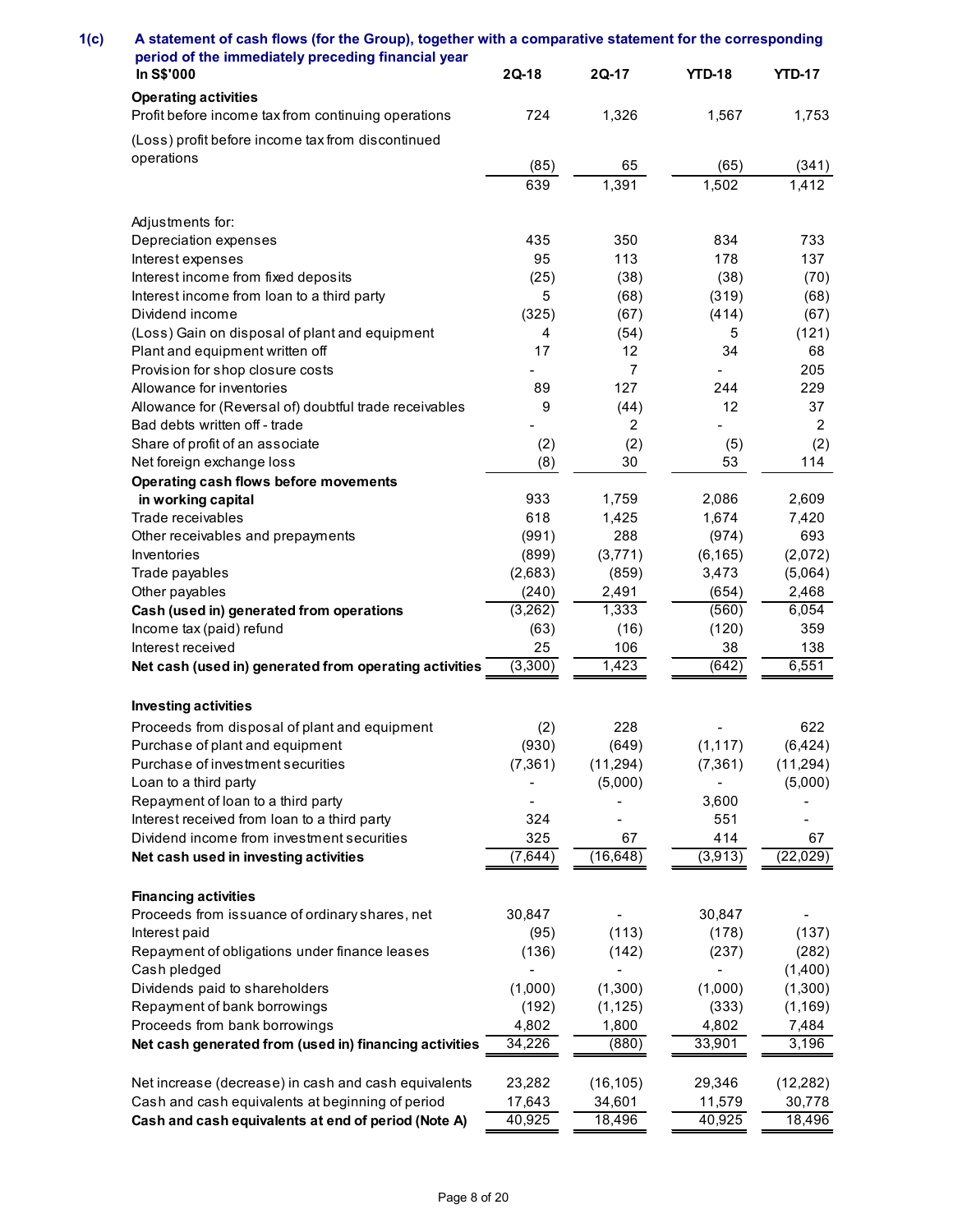# **Notes**

# A. Cash and cash equivalents at end of period comprise of:

| In S\$'000                | $2Q-18$ | 2Q-17    |
|---------------------------|---------|----------|
| Cash                      | 42.366  | 19.935   |
| Less: Cash pledged        | (1.441) | (1, 439) |
| Cash and cash equivalents | 40,925  | 18,496   |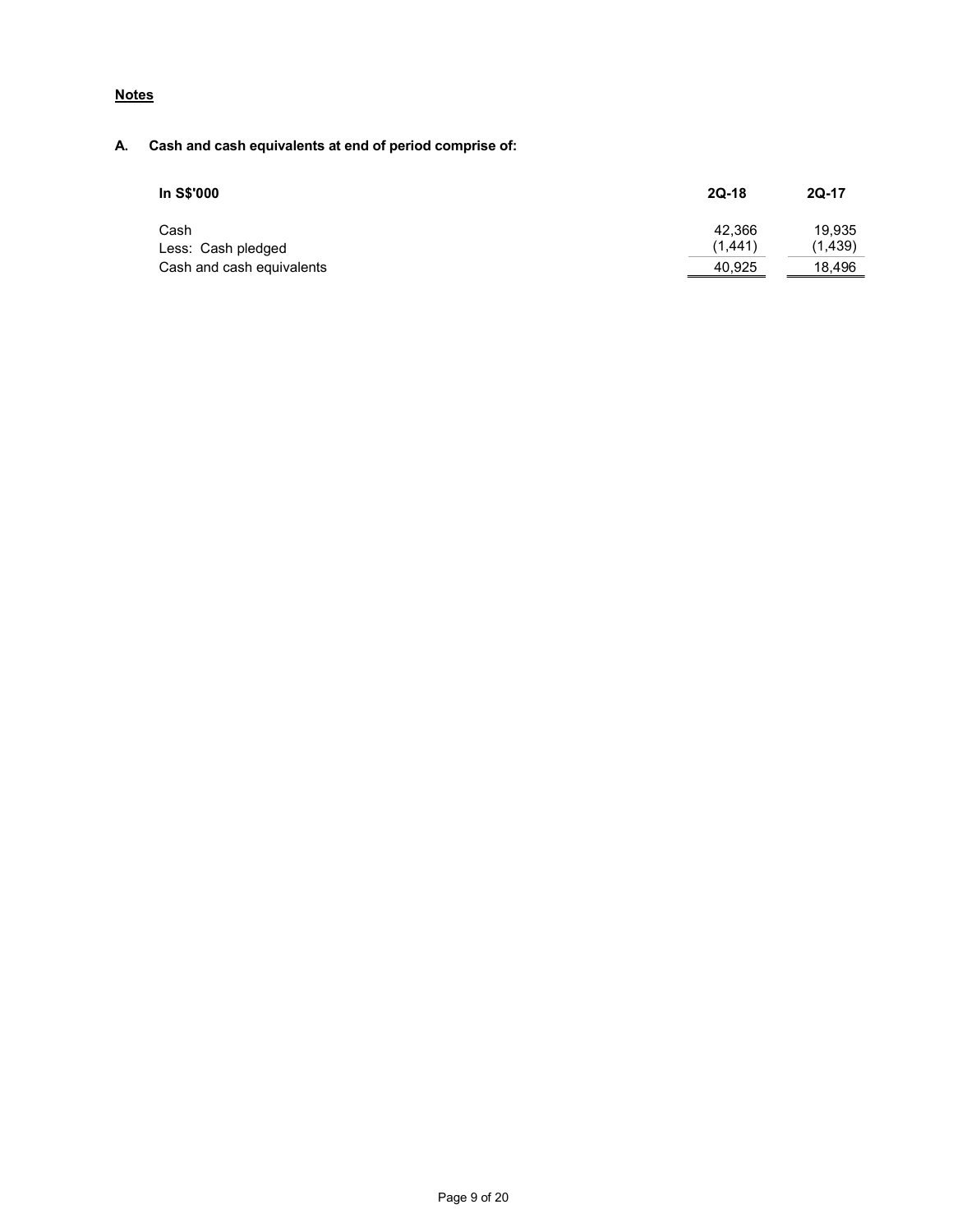| 1(d)(i) A statement (for the issuer and Group) showing either (i) all changes in equity or (ii) changes in equity other than those arising from capitalisation<br>issues and distributions to shareholders, together with a comparative statement for the corresponding period of the immediately preceding financial year |                          |         |                           |                         |                  |                          |                          |                                                     |                              |                   |
|----------------------------------------------------------------------------------------------------------------------------------------------------------------------------------------------------------------------------------------------------------------------------------------------------------------------------|--------------------------|---------|---------------------------|-------------------------|------------------|--------------------------|--------------------------|-----------------------------------------------------|------------------------------|-------------------|
| In S\$'000                                                                                                                                                                                                                                                                                                                 | Share                    | Capital | Investment<br>revaluation | Property<br>revaluation | Share<br>options | Currency<br>translation  | Accumulated              | Attributable<br>to equity holders<br>of the Company | Non-controlling<br>interests | Total             |
| Group                                                                                                                                                                                                                                                                                                                      | capital                  | reserve | reserve                   | reserve                 | reserve          | reserve                  | losses                   |                                                     |                              |                   |
| Balance as at 31 December 2017<br>Adoption of the SFRS (I)                                                                                                                                                                                                                                                                 | 153,652                  | (859)   | (1,850)<br>$\sim$         | 751<br>$\sim$           | 145<br>$\sim$    | (738)<br>825             | (85, 465)<br>(825)       | 65,636<br>$\sim$                                    | (1,518)                      | 64,118            |
| Balance as at 1 January 2018                                                                                                                                                                                                                                                                                               | 153,652                  | (859)   | (1,850)                   | 751                     | $\frac{145}{ }$  | 87                       | (86,290)                 | 65,636                                              | (1, 518)                     | 64,118            |
| Total comprehensive income (loss) for the period                                                                                                                                                                                                                                                                           |                          |         |                           |                         |                  |                          |                          |                                                     |                              |                   |
| Profit for the period                                                                                                                                                                                                                                                                                                      |                          |         |                           |                         |                  | $\overline{\phantom{a}}$ | 756                      | 756                                                 | 28                           | 784               |
| Other comprehensive (loss) income for the period<br>Total                                                                                                                                                                                                                                                                  |                          |         | (1, 543)<br>(1, 543)      |                         |                  | $122$<br>122             | 756                      | (1,421)<br>(665)                                    | (1)<br>27                    | (1, 422)<br>(638) |
| Balance as at 31 March 2018                                                                                                                                                                                                                                                                                                | 153,652                  | (859)   | (3, 393)                  | 751                     | 145              | 209                      | (85, 534)                | 64,971                                              | (1, 491)                     | 63,480            |
|                                                                                                                                                                                                                                                                                                                            |                          |         |                           |                         |                  |                          |                          |                                                     |                              |                   |
| Total comprehensive income for the period<br>Profit (loss) for the period                                                                                                                                                                                                                                                  |                          |         |                           |                         |                  |                          | 576                      | 576                                                 | (43)                         | 533               |
|                                                                                                                                                                                                                                                                                                                            |                          |         | (1, 393)                  |                         |                  | (20)                     | $\overline{\phantom{a}}$ | (1, 413)                                            | 9                            | (1, 404)          |
|                                                                                                                                                                                                                                                                                                                            |                          |         | (1, 393)                  |                         |                  | (20)                     | 576                      | (837)                                               | (34)                         | (871)             |
| Other comprehensive (loss )income for the period<br><b>Total</b>                                                                                                                                                                                                                                                           |                          |         |                           |                         |                  |                          |                          |                                                     |                              |                   |
| Transactions with owners, recognised directly in equity                                                                                                                                                                                                                                                                    |                          |         |                           |                         |                  |                          |                          | 31,166                                              |                              | 31,166            |
| Issue of shares pursuant to rights cum warrants issue                                                                                                                                                                                                                                                                      | 31,166                   |         |                           |                         |                  |                          | $\overline{\phantom{a}}$ | (319)                                               |                              | (319)             |
| Expense in relation to issuance of right shares                                                                                                                                                                                                                                                                            | (319)                    |         |                           |                         |                  |                          |                          |                                                     |                              |                   |
| Dividends                                                                                                                                                                                                                                                                                                                  | $\overline{\phantom{a}}$ |         |                           |                         |                  |                          | (1,000)                  | (1,000)                                             |                              | (1,000)           |
| Transfer between reserves upon expiry of share options<br>Total                                                                                                                                                                                                                                                            | $\sim$<br>30,847         |         |                           |                         | (145)<br>(145)   |                          | 145<br>(855)             | $\sim$<br>29,847                                    |                              | $\sim$<br>29,847  |
| Balance as at 30 June 2018                                                                                                                                                                                                                                                                                                 | 184,499                  | (859)   | (4, 786)                  | 751                     |                  | 189                      | (85, 813)                | 93,981                                              | (1, 525)                     | 92,456            |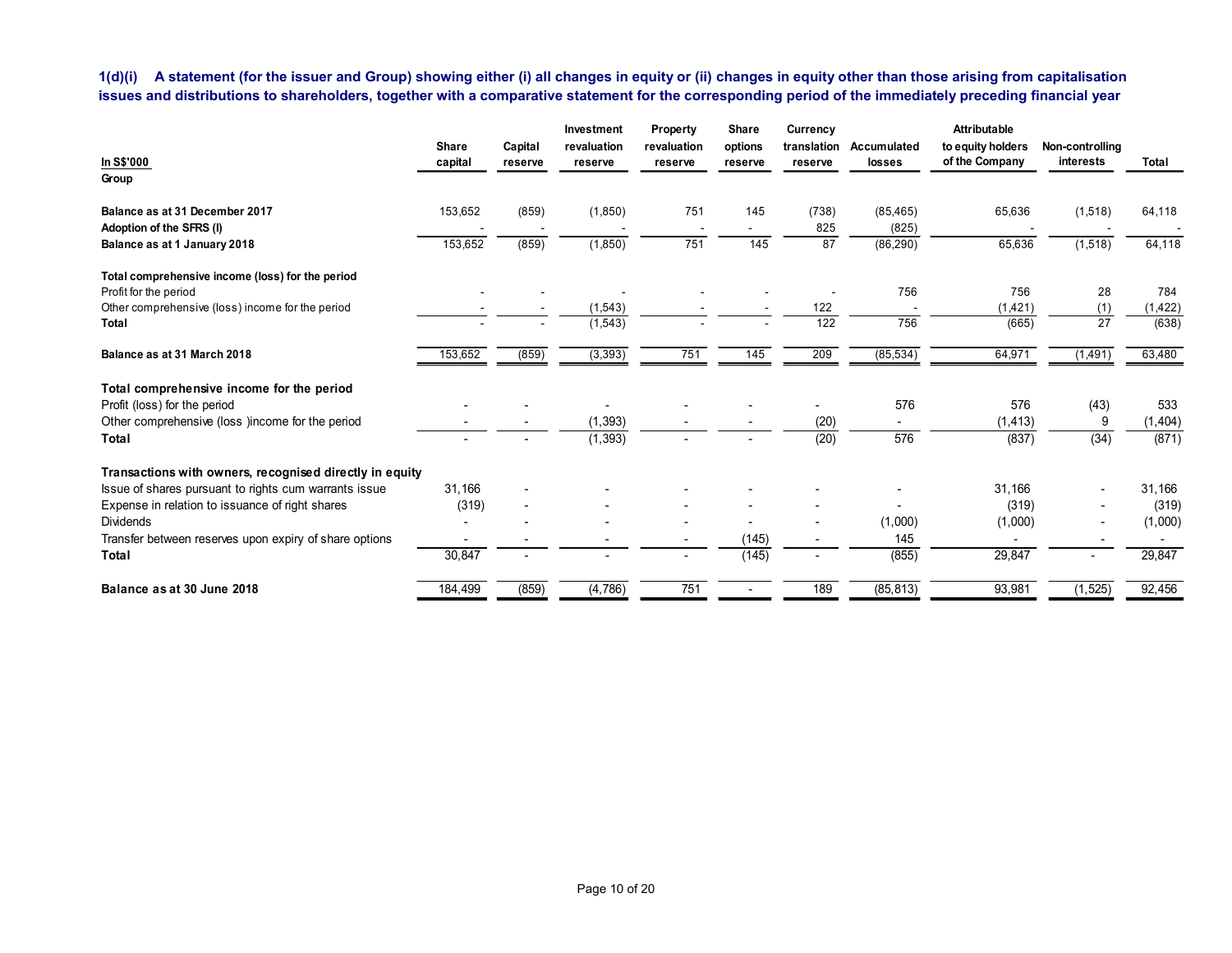|                                                                                  | Share                               | Capital                           | Investment<br>revaluation | Property<br>revaluation  | Share<br>options         | Currency<br>translation | Accumulated        | Attributable<br>to equity holders | Non-controlling          |              |
|----------------------------------------------------------------------------------|-------------------------------------|-----------------------------------|---------------------------|--------------------------|--------------------------|-------------------------|--------------------|-----------------------------------|--------------------------|--------------|
| In S\$'000                                                                       | capital                             | reserve                           | reserve                   | reserve                  | reserve                  | reserve                 | losses             | of the Company                    | interests                | Total        |
| Group                                                                            |                                     |                                   |                           |                          |                          |                         |                    |                                   |                          |              |
| Balance as at 31 December 2016                                                   | 153,652                             | (859)                             |                           |                          | 311                      | (825)                   | (87, 933)          | 64,346                            | (1,706)                  | 62,640       |
| Adoption of the SFRS (I)                                                         | $\overline{\phantom{a}}$<br>153,652 | $\overline{\phantom{a}}$<br>(859) |                           |                          | 311                      | 825                     | (825)<br>(88, 758) | $\sim$<br>64,346                  | (1,706)                  | 62,640       |
| Balance as at 1 January 2017                                                     |                                     |                                   |                           |                          |                          |                         |                    |                                   |                          |              |
| Total comprehensive income (loss) for the period<br>Profit (Loss) for the period |                                     |                                   |                           |                          |                          |                         | 188                | 188                               | (201)                    |              |
| Other comprehensive (loss) income for the period                                 |                                     |                                   |                           |                          |                          | $\sim$<br>(73)          | $\sim$             | (73)                              | 33                       | (13)<br>(40) |
| <b>Total</b>                                                                     |                                     |                                   |                           |                          |                          | (73)                    | 188                | $\overline{115}$                  | (168)                    | (53)         |
| Transactions with owners, recognised directly in equity                          |                                     |                                   |                           |                          |                          |                         |                    |                                   |                          |              |
| Transfer between reserves upon expiry of share options<br>Total                  |                                     |                                   |                           |                          | (21)<br>(21)             |                         | 21<br>21           |                                   |                          |              |
|                                                                                  |                                     |                                   |                           |                          |                          |                         |                    |                                   |                          |              |
| Balance as at 31 March 2017                                                      | 153,652                             | (859)                             | $\sim 100$                | $\sim$                   | 290                      | (73)                    | (88, 549)          | 64,461                            | (1,874)                  | 62,587       |
| Total comprehensive income for the period                                        |                                     |                                   |                           |                          |                          |                         |                    |                                   |                          |              |
| Profit for the period<br>Other comprehensive income for the period               | $\sim$                              | $\overline{\phantom{a}}$          | $\sim$<br>54              | $\overline{\phantom{a}}$ | $\overline{\phantom{a}}$ | $\sim$                  | 1,201              | 1,201<br>79                       | 70<br>10                 | 1,271<br>89  |
| <b>Total</b>                                                                     |                                     |                                   | 54                        |                          |                          | $\frac{25}{25}$         | $\sim$<br>1,201    | 1,280                             | 80                       | 1,360        |
|                                                                                  |                                     |                                   |                           |                          |                          |                         |                    |                                   |                          |              |
| Transactions with owners, recognised directly in equity<br>Dividends             |                                     |                                   |                           |                          | $\sim$                   |                         | (1, 300)           | (1, 300)                          |                          | (1,300)      |
| Transfer between reserves upon expiry of share options                           |                                     |                                   |                           |                          | (135)                    |                         | 135                | $\sim$                            | $\overline{\phantom{a}}$ | $\sim$       |
|                                                                                  |                                     |                                   |                           |                          | (135)                    |                         | (1, 165)           | (1,300)                           | $\sim$                   | (1,300)      |
| Total                                                                            |                                     |                                   |                           |                          |                          |                         |                    |                                   |                          |              |
| Balance as at 30 June 2017                                                       | 153,652                             | (859)                             | 54                        | $\sim$                   | $\overline{155}$         | (48)                    | (88, 513)          | 64,441                            | (1,794)                  | 62,647       |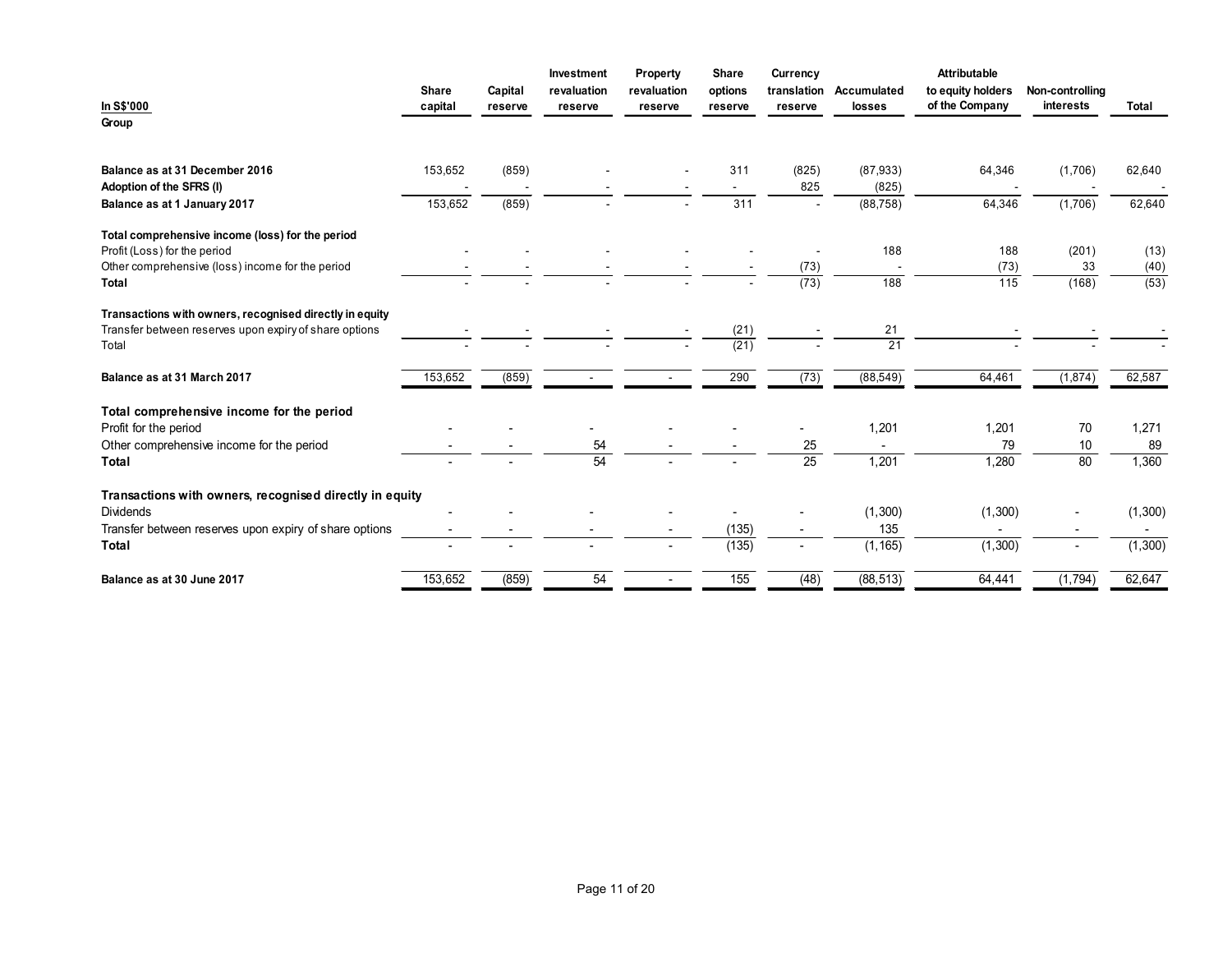| In S\$'000                                                                                                        | Share<br>capital | Capital<br>reserve                                   | Investment<br>revaluation<br>reserve | Share<br>options<br>reserve | <b>Accumulated</b><br>losses | Total            |
|-------------------------------------------------------------------------------------------------------------------|------------------|------------------------------------------------------|--------------------------------------|-----------------------------|------------------------------|------------------|
| Company                                                                                                           |                  |                                                      |                                      |                             |                              |                  |
| Balance as at 1 January 2018                                                                                      | 153,652          | 22                                                   | (1,850)                              | 145                         | (94, 220)                    | 57,749           |
| Total comprehensive income (loss) for the period<br>Profit for the period                                         |                  |                                                      |                                      |                             | 436                          | 436              |
| Other comprehensive loss for the period                                                                           |                  |                                                      | (1, 543)                             |                             | $\sim$                       | (1, 543)         |
|                                                                                                                   |                  | $\sim$                                               | (1, 543)                             | $\sim$                      | 436                          | (1, 107)         |
| Balance as at 31 March 2018                                                                                       | 153,652          | 22                                                   | (3, 393)                             | 145                         | (93, 784)                    | 56,642           |
| Total comprehensive income (loss) for the period                                                                  |                  |                                                      |                                      |                             |                              |                  |
| Profit for the period<br>Other comprehensive loss for the period                                                  |                  | $\sim$                                               | $\sim$<br>(1, 393)                   | $\sim$                      | 165<br>$\sim$ $-$            | 165<br>(1, 393)  |
| <b>Total</b>                                                                                                      |                  | $\blacksquare$                                       | (1, 393)                             |                             | 165                          | (1,228)          |
| Transactions with owners, recognised directly in equity                                                           |                  |                                                      |                                      |                             |                              |                  |
| Issue of shares pursuant to rights cum warrants issue<br>Expense in relation to issuance of right shares          | 31,166<br>(319)  |                                                      |                                      |                             | $\sim$                       | 31,166<br>(319)  |
| Dividends                                                                                                         | $\blacksquare$   |                                                      |                                      | $\sim$                      | (1,000)                      | (1,000)          |
| Transfer between reserves upon expiry of share options                                                            | $\sim$<br>30,847 | $\overline{\phantom{a}}$<br>$\overline{\phantom{a}}$ |                                      | (145)<br>(145)              | 145<br>(855)                 | $\sim$<br>29,847 |
| Total                                                                                                             |                  |                                                      |                                      |                             |                              |                  |
| Balance as at 30 June 2018                                                                                        | 184,499          | 22                                                   | (4,786)                              | $\sim$                      | (94, 474)                    | 85,261           |
| Balance as at 1 January 2017                                                                                      | 153,652          | 22                                                   |                                      | 311                         | (94, 872)                    | 59,113           |
| Loss for the period, representing total comprehensive loss for the period                                         | $\blacksquare$   |                                                      |                                      |                             | (485)                        | (485)            |
| Transactions with owners, recognised directly in equity<br>Transfer between reserves upon expiry of share options |                  |                                                      |                                      | (21)                        | $21$                         |                  |
| Total                                                                                                             |                  |                                                      |                                      | (21)                        | $\overline{21}$              |                  |
| Balance as at 31 March 2017                                                                                       | 153,652          | 22                                                   |                                      | 290                         | (95, 336)                    | 58,628           |
| Total comprehensive income for the period                                                                         |                  |                                                      |                                      |                             |                              |                  |
| Profit for the period<br>Other comprehensive income for the period                                                |                  |                                                      | 54                                   |                             | 997<br>$\blacksquare$        | 997<br>54        |
| Total                                                                                                             |                  |                                                      | 54                                   |                             | 997                          | 1,051            |
| Transactions with owners, recognised directly in equity                                                           |                  |                                                      |                                      |                             |                              |                  |
| Dividends<br>Transfer between reserves upon expiry of share options                                               |                  |                                                      |                                      | $\sim$<br>(135)             | (1,300)<br>135               | (1,300)          |
| Total                                                                                                             |                  |                                                      |                                      | (135)                       | (1, 165)                     | (1,300)          |
|                                                                                                                   |                  |                                                      |                                      |                             |                              |                  |
| Balance as at 30 June 2017                                                                                        | 153,652          | 22                                                   | 54                                   | 155                         | (95, 504)                    | 58,379           |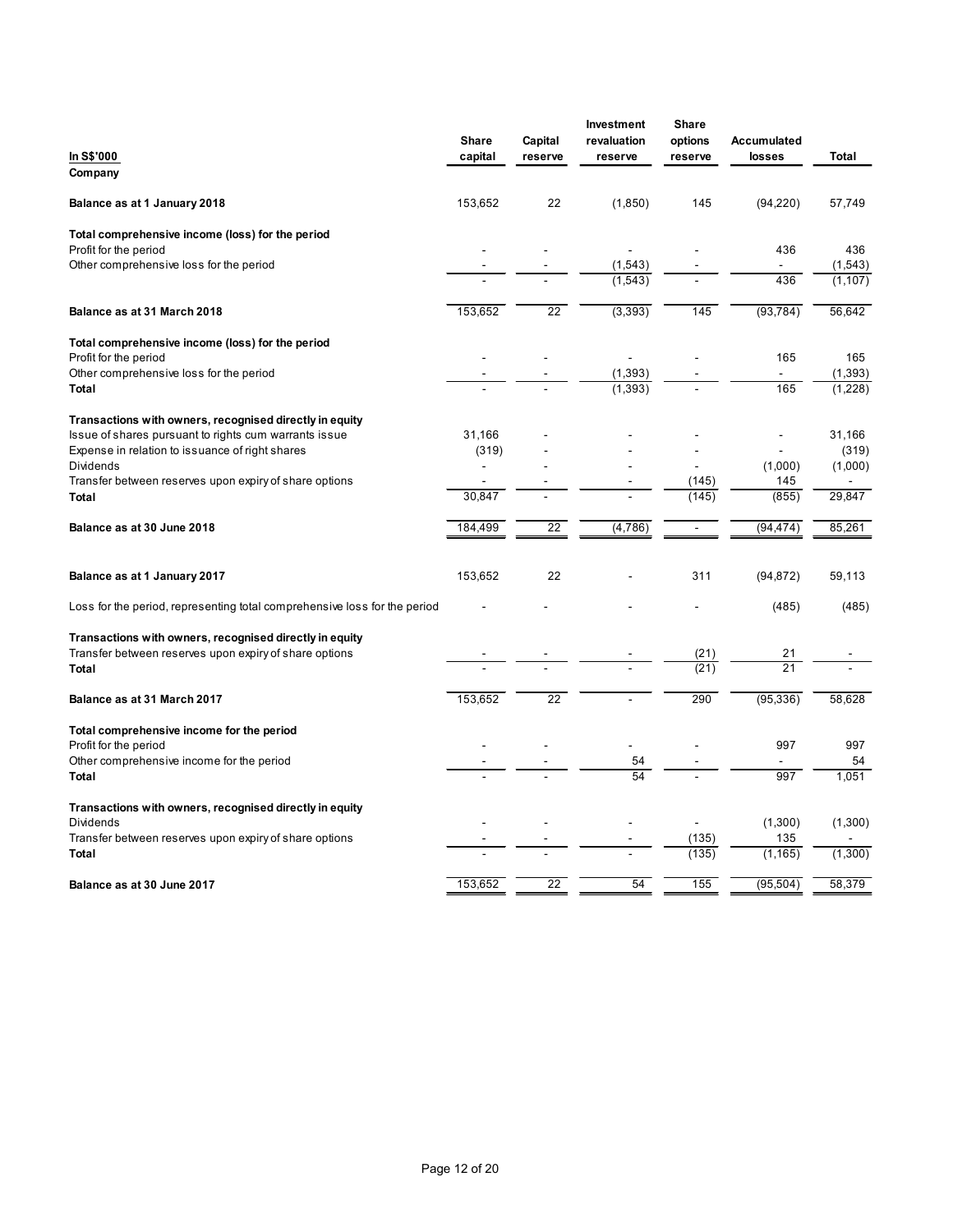1(d)(ii) Details of any changes in the Company's share capital arising from rights issue, bonus issue, share buybacks, exercise of share options or warrants, conversion of other issues of equity securities, issue of shares for cash or as consideration for acquisition or for any other purpose since the end of the previous period reported on. State also the number of shares that may be issued on conversion of all the outstanding convertibles as at the end of the current financial period reported on and as at the end of the corresponding period of the immediately preceding financial year

#### Issued share capital

In 2Q-18, the Company issued an additional 16,577,412,659 new ordinary shares at \$0.00188 per share arising from exercise of rights issue in June 2018. As a result, the Company's issued and paid-up capital increased to \$184,498,974 divided into 29,105,653,743 shares as at 30 June 2018.

As at 30 June 2017, the Company's issued and paid-up capital was \$153,652,141 divided into 12,528,241,084 shares. There were no movements in the Company's issued share capital for the quarter ended 30 June 2017.

#### Warrants

On 18 June 2018, the Company issued 149,196,713,931 warrants and these warrants were subsequently listed on the SGX-ST on 22 June 2018. Each warrant carries the right to subscribe for one new ordinary shares in the capital of the Company.

The number of shares that may be issued on conversion of the Group's outstanding warrants is as follows:

|                                                                          | 30-June-18      |
|--------------------------------------------------------------------------|-----------------|
| Tranche 1 Warrants, \$0.0010 per Warrant expiring on<br>17 December 2018 | 49,732,237,977  |
| Tranche 2 Warrants, \$0.0011 per Warrant expiring on<br>17 December 2019 | 49,732,237,977  |
| Tranche 3 Warrants, \$0.0070 per Warrant expiring on<br>17 June 2021     | 49,732,237,977  |
|                                                                          | 149,196,713,931 |

There were no warrants being exercised for the quarter ended 30 June 2018.

#### Share options

The Company had a share option scheme known as mDR Limited Share Option Scheme 2003 which was approved by members of the Company at the Extraordinary General Meeting held on 13 January 2003. The Scheme expired on 12 January 2013. Upon expiration of the Scheme, no further share option can be granted but the provisions of the Scheme will remain in full force and effect in respect of any share options granted prior to the expiration but not exercised at the time of expiration.

At 30 June 2018, there were Nil (30 June 2017: 7,800,000) outstanding share options which would entitle the holders to subscribe for a total of Nil (30 June 2017: 7,800,000) ordinary shares. Following the expiry of the share options in May 2018, there will be no valid and exercisable option under the scheme.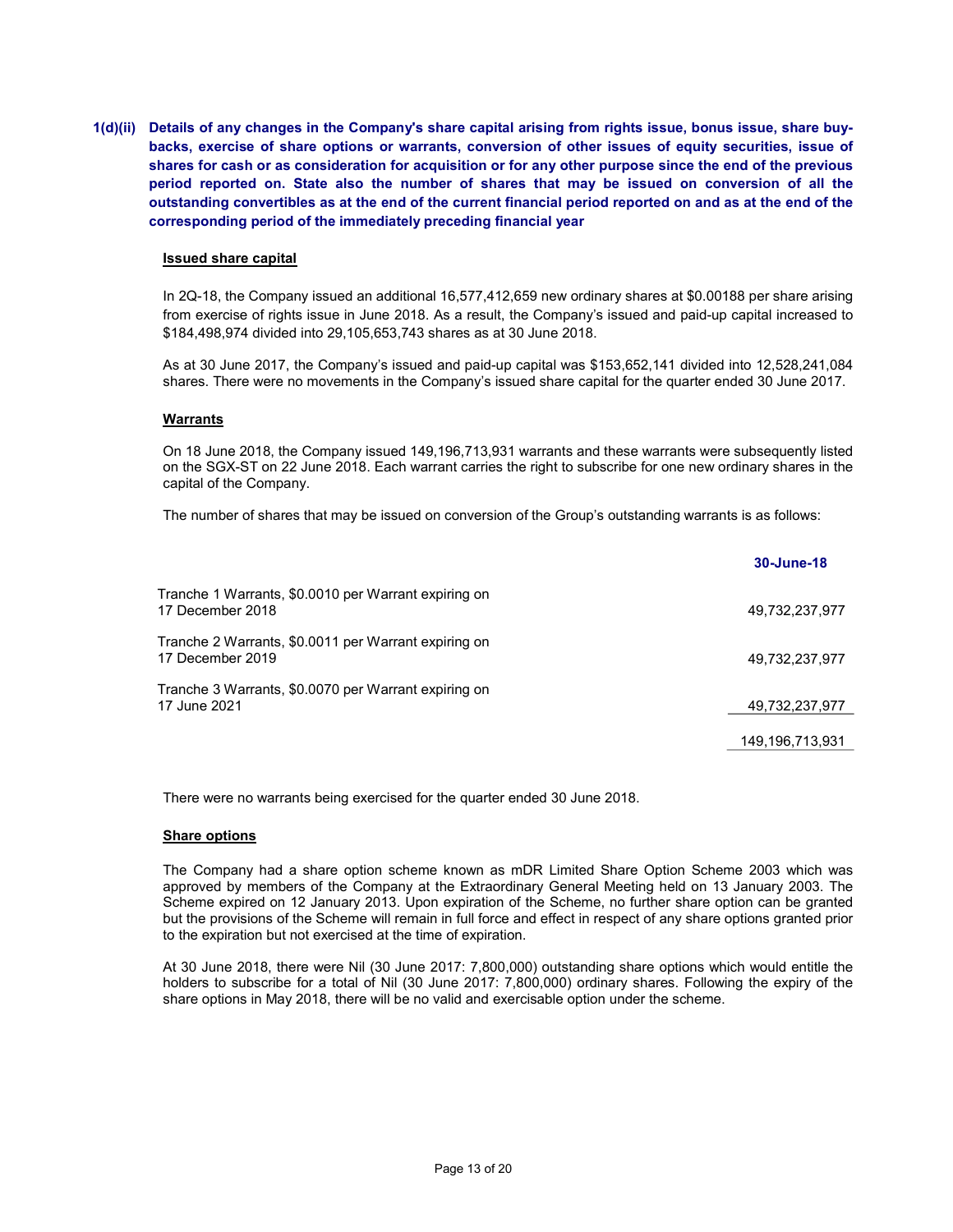1(d)(iii) To show the total number of issued shares excluding treasury shares as at the end of the current financial period and as at the end of the immediately preceding year.

|                    | <b>Number of ordinary shares</b> |                |
|--------------------|----------------------------------|----------------|
|                    | 30-June-18                       | 31-Dec-17      |
|                    |                                  |                |
| Issued and paid up | 29.105.653.743                   | 12.528.241.084 |

#### 1(d)(iv) A statement showing all sales, transfers, disposal, cancellation and/or use of treasury shares as at the end of the current financial period reported on.

Not applicable

#### 2. Whether the figures have been audited, or reviewed and in accordance with which standard

The figures have not been audited or reviewed by the auditors of the Company.

# 3. Where the figures have been audited or reviewed, the auditors' report (including any qualifications or emphasis of matter)

Not applicable

#### 4. Whether the same accounting policies and methods of computation as in the issuer's most recently audited annual financial statements have been applied

The Group has applied the same accounting policies and methods of computation in the financial statements for the current financial period as compared with those used in the audited financial statements for the financial year ended 31 December 2017 except as explained in Note 5 below.

# 5. If there are any changes in the accounting policies and methods of computation, including any required by an accounting standard, what has changed, as well as the reasons for, and the effect of, the change

In December 2017, the Accounting Standards Council (ASC) has issued a new financial reporting framework – Singapore Financial Reporting Standards (International) (SFRS (I)), which is to be adopted by Singaporeincorporated companies listed on the Singapore Exchange (SGX), for annual periods beginning on or after 1 January 2018. SFRS (I) is identical to the International Financial Reporting Standards (IFRS) as issued by the International Accounting Standards Board (IASB).

The Group has adopted the new financial reporting framework on 1 January 2018. The impact arising from the adoption of SFRS (I) on the Group's financial statements are set out as follow:

#### Application of SFRS (I) 1 First-time Adoption of Singapore Financial Reporting Standards (International)

The Group is required to apply retrospectively all SFRS (I) effective at end of the first SFRS (I) reporting period (financial quarter ended 31 March 2018), subject to the mandatory exceptions and optional exemptions under SFRS (I) 1. The Group has elected the option to reset the foreign currency translation reserve to zero as at date of transition to SFRS (I) on 1 January 2017. As a result, foreign currency translation deficit as at 1 January 2017 of S\$825,000 has been reclassified to accumulated losses.

The line items on the Group's financial statements that have been adjusted from the adoption of SFRS (I) as described above are summarized below: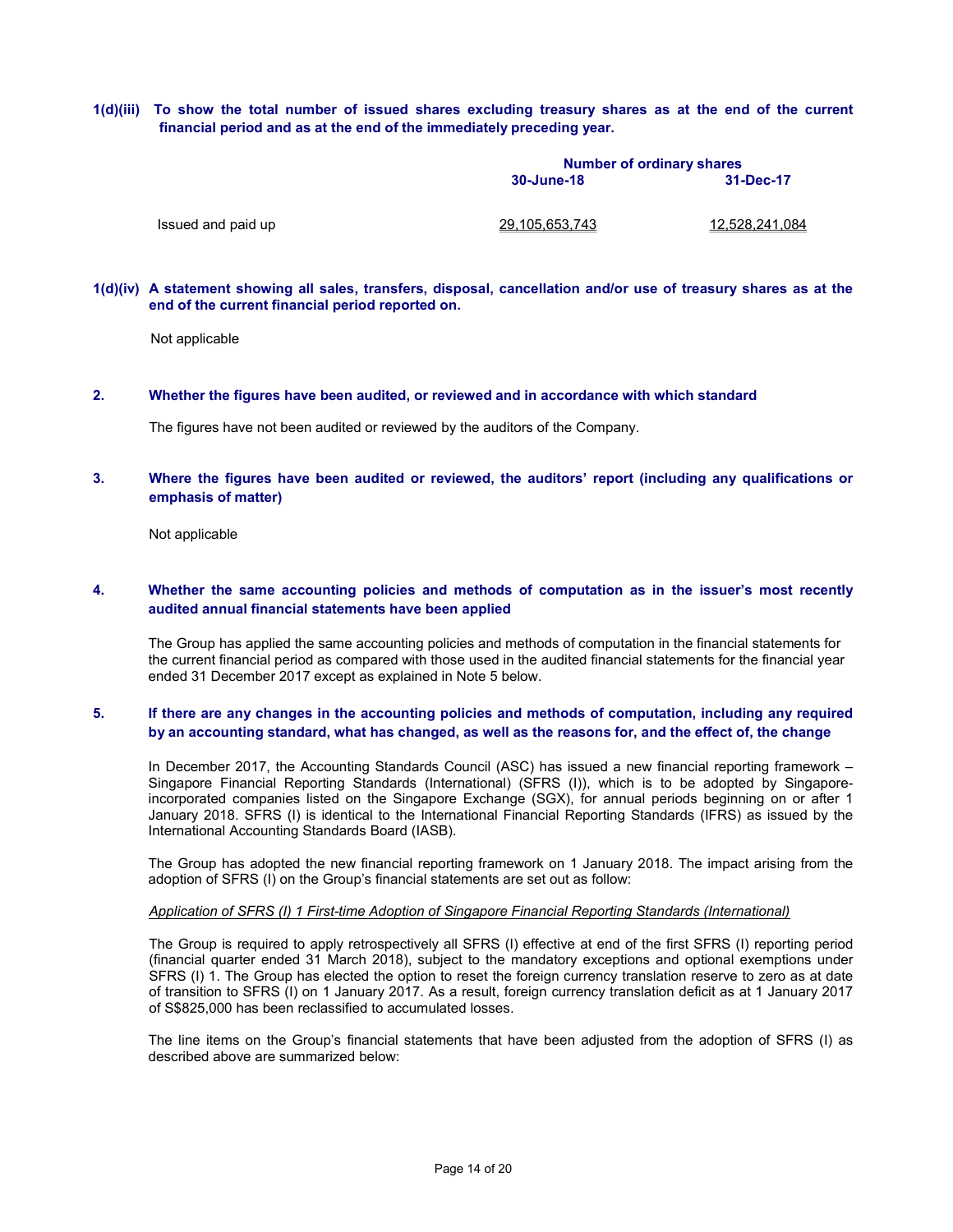|                                      | As<br>previously<br>reported | <b>Adjustments</b> | As<br>restated |
|--------------------------------------|------------------------------|--------------------|----------------|
|                                      | \$'000                       | \$'000             | \$'000         |
| <b>Balance Sheet</b>                 |                              |                    |                |
| As at 1 January 2017                 |                              |                    |                |
| <b>Equity</b>                        |                              |                    |                |
| Foreign currency translation reserve | (825)                        | 825                |                |
| <b>Accumulated losses</b>            | (87,933)                     | (825)              | (88,758)       |
| As at 31 December 2017               |                              |                    |                |
| <b>Equity</b>                        |                              |                    |                |
| Foreign currency translation reserve | (738)                        | 825                | 87             |
| Accumulated losses                   | (85,465)                     | (825)              | (86,290)       |

In addition, the Group has adopted the following new SFRS (I), amendments and interpretations of SFRS (I) which took effect from financial period beginning 1 January2018:

- SFRS (I) 15 Revenue from Contracts with Customers

Except for SFRS(I) 1 as disclosed above, the adoption of SFRS(I) 15, amendments and interpretations of SFRS(I) 15 did not have any significant impact on the financial statements of the Group.

 On 18 June 2018, the Company issued 16,577,412,659 ordinary shares arising from exercise of rights issue in June 2018. Following the issue of right shares, the aggregate number of issued shares increased from 12,528,241,084 shares to 29,105,653,743 shares. As a result, the number of ordinary shares used for the per share calculations has been adjusted for retrospectively as required by SFRS(I) 1-33.

# 6. Earnings per ordinary share of the Group for the current period reported on and the corresponding period of the immediately preceding financial year, after deducting any provision for preference dividends

| <b>Earnings (Losses) per ordinary</b><br>share                              | $2Q-18$ | 2Q-17      | <b>YTD-18</b> | <b>YTD-17</b> |
|-----------------------------------------------------------------------------|---------|------------|---------------|---------------|
| (based on consolidated net profit)<br>(loss) attributable to equity holders | cents   | cents      | cents         | cents         |
| of the Company)                                                             |         | (restated) |               | (restated)    |
| From continuing and<br>discontinued operations:                             |         |            |               |               |
| - Basic                                                                     | 0.003   | 0.009      | 0.006         | 0.011         |
| - Fully diluted                                                             | 0.003   | 0.009      | 0.006         | 0.011         |
| From continuing operations:                                                 |         |            |               |               |
| - Basic                                                                     | 0.003   | 0.009      | 0.006         | 0.012         |
| - Fully diluted                                                             | 0.003   | 0.009      | 0.006         | 0.012         |
| From discontinued operations:                                               |         |            |               |               |
| - Basic                                                                     |         |            |               | (0.001)       |
| - Fully diluted                                                             |         |            |               | (0.001)       |

Basic earnings per ordinary share is computed based on the weighted average number of shares in issue during the period of 21,793,425,145 (2Q-17: 12,528,241,084).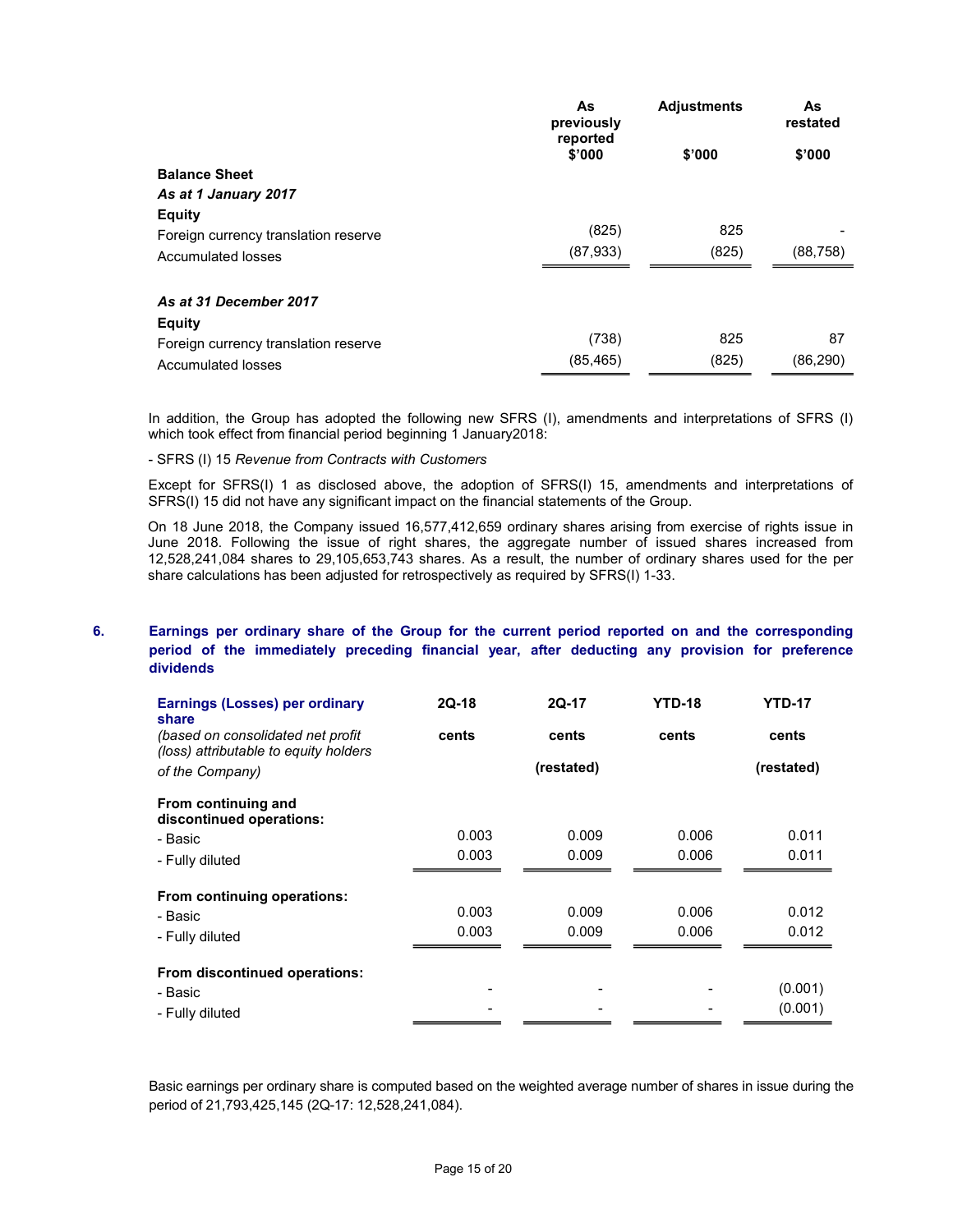Fully diluted earnings per ordinary share is computed based on the weighted average number of shares during the period adjusted for the effect of all potential dilutive ordinary shares of 21,793,425,145 (2Q-17: 12,528,241,084).

In 2Q-18 and 2Q-17, the share options were antidilutive and hence disregarded in the calculation of diluted earnings (losses) per share.

# 7. Net asset value (for the issuer and Group) per ordinary share based on issued share capital of the issuer at the end of the (a) current period reported on and (b) immediately preceding financial year

|                                      |                    | Group                     | Company                   |                           |  |
|--------------------------------------|--------------------|---------------------------|---------------------------|---------------------------|--|
|                                      | 30-Jun-18<br>Cents | 31-Dec-17<br><b>Cents</b> | 30-Jun-18<br><b>Cents</b> | 31-Dec-17<br><b>Cents</b> |  |
| Net Asset Value ("NAV") per<br>share | 0.32               | 0.52                      | 0.29                      | 0.46                      |  |

The NAV per share as at 30 June 2018 is calculated based on 29,105,653,743 (31 December 2017: 12,528,241,084) ordinary shares.

8. A review of the performance of the Group, to the extent necessary for a reasonable understanding of the Group's business. The review must discuss any significant factors that affected the turnover, costs, and earnings of the Group for the current financial period reported on, including (where applicable) seasonal or cyclical factors. It must also discuss any material factors that affected the cash flow, working capital, assets or liabilities of the Group during the current financial period reported on

#### Revenue and profit after income tax

The Group's 2Q-18 revenue decreased by 18% from \$73.1 million in 2Q-17 to \$60.3 million in 2Q-18, with a 8% decrease year-on-year from \$135.8 million to \$125.0 million. The decrease was mainly due to lower sales from all business segments except for the increase in revenue from AMS and investment business segments in 2Q-18. Overall, the Group's gross profit margin increased by 1% from 10% in 2Q-17 to 11% in 2Q-18 but remained at 10% year-on-year.

Revenue from DMS business decreased by 20% quarter-on-quarter from \$64.6 million in 2Q-17 to \$51.7 million in 2Q-18 and a 8% decrease year-on-year from \$117.8 million in YTD-17 to \$108.1 million in YTD-18, mainly due to slow market demand and lower sales volume from its distribution operations. Gross margin for DMS business remained at 8% quarter-on-quarter and decreased by 1% from 8% in YTD-17 to 7% in YTD-18.

Revenue from DPAS business decreased by 18% quarter-on-quarter from \$2.3 million in 2Q-17 to \$1.9 million in 2Q-18 and a 9% decrease year-on-year from \$3.7 million in YTD-17 to \$3.4 million YTD-18. The business was affected by the uncertain economic condition after the general election in Malaysia. Gross margin for DPAS business, however increased by 3% quarter-on-quarter from 31% in 2Q-17 to 34% in 2Q-18 and a 2% increase year-on-year from 30% in YTD-17 to 32% in YTD-18, due to the reduction in production staff cost resulted from the restructuring exercise conducted in the beginning of this year.

Revenue from AMS business remained stable quarter-on-quarter but decreased by 10% year-on-year from \$14.2 million in YTD-17 to \$12.8 million in YTD-18, due to lower repair volumes. Gross margin increased by 1% yearon-year from 24% in YTD-17 to 25% in YTD-18, mainly due to the change in repair mix.

In 2Q-18, revenue from Investment segment derived mainly from dividend income received from investment in marketable securities of \$0.3 million.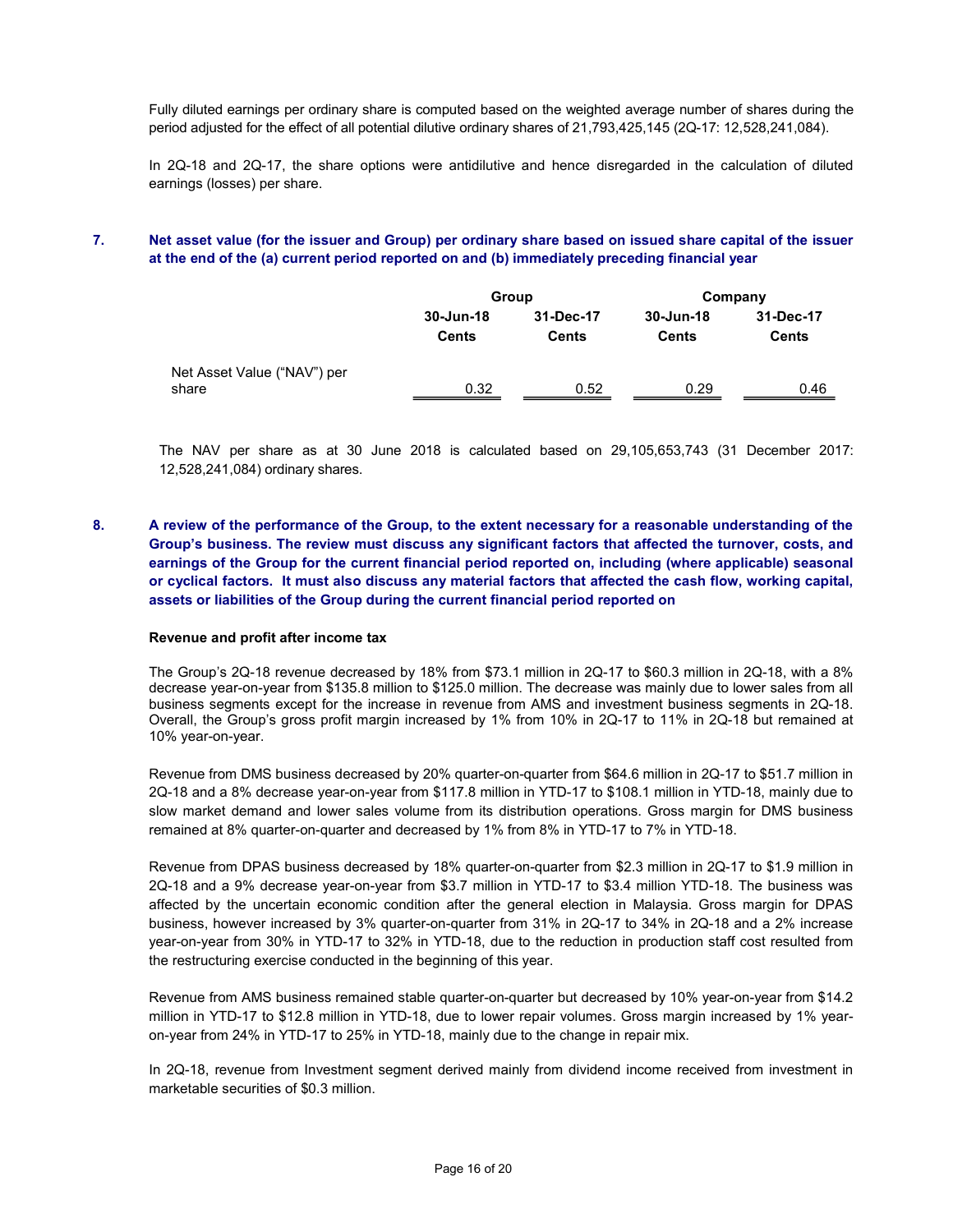Other income registered a lower amount by \$0.1 million in 2Q-18, mainly due to the reclassification of interest income from loan to a third party and dividend income from investment in marketable securities from other income to revenue.

Administrative expenses decreased by \$0.4 million from \$4.7 million in 2Q-17 to \$4.3 million in 2Q-18, mainly due to a decrease in staff cost.

The Group's 2Q-18 net profits decreased by \$0.8 million from \$1.3 million in 2Q-17 to \$0.5 million in 2Q-18, mainly due to lower revenue and gross profit. The Group's YTD-18 net profits however remained at \$1.3 million, similar to the corresponding period YTD-17.

#### Cash Flows

In 2Q-18, the Group has a deficit cash of \$3.3 million from operations, mainly due to higher working capital needs. On a quarter-on-quarter and year-on-year basis, the higher cash position in 2018 was mainly due to net proceeds raised from the Rights cum Warrants issue.

#### 9. Where a forecast, or a prospect statement, has been previously disclosed to shareholders, any variance between it and the actual results

Not applicable

# 10. A commentary at the date of the announcement of the competitive conditions of the industry in which the Group operates and any known factors or events that may affect the Group in the next reporting period and the next 12 months

The Group delivered positive results in the 1st half of the year. DMS performance was however relatively flat due to a sluggish demand in the distribution and retail businesses, which increasingly have become dependent on the launch of newer flagship models of mobile phones from the Principals and their success in terms of sales.

The entry of Mobile Virtual Network Operators (MVNOs) and the expected entry of 4th telco in 2H-2018 may further intensify competition in the market. We believe, the telcos however should be able to cushion the impact of the heightened competition by the ongoing transformation towards digital-centric products, SIM-only plans, handset leasing plans, newer data plans, and value added services. Overall, phones being an essential necessity, the industry will remain relevant, despite the competitive headwinds.

AMS delivered a stable performance in 1H-2018 and we are optimistic of the same for the rest of the financial year.

With policy uncertainty after the recent political transition in Malaysia, private sector activities are showing some signs of a slow-down which may have a bearing on the performance of the DPAS operations.

With the completion of the Rights cum Warrants exercise in June 2018, the Group is actively exploring potential investment opportunities to build new revenue streams and to improve shareholders' returns. The Group has made some investments in marketable securities. Dividend income from marketable securities contributed positively to the Group's income for 1H-2018. While the Group takes a longer term position, marketable securities may be prone to short term volatility because of various economic factors including market movements.

The Group will be seeking shareholders' approval for the First Major Transaction under the Investment Business (as required under the Circular to shareholders' dated 10 April 2018). Such shareholders' approval would allow the Group to make further investments under the Investment Business.

The Group will continue to strive for greater operational efficiencies and disciplined cost management, in order to deliver positive results.

Subject to the full-year results, the Company will endeavour to pay a higher final dividend for the financial year.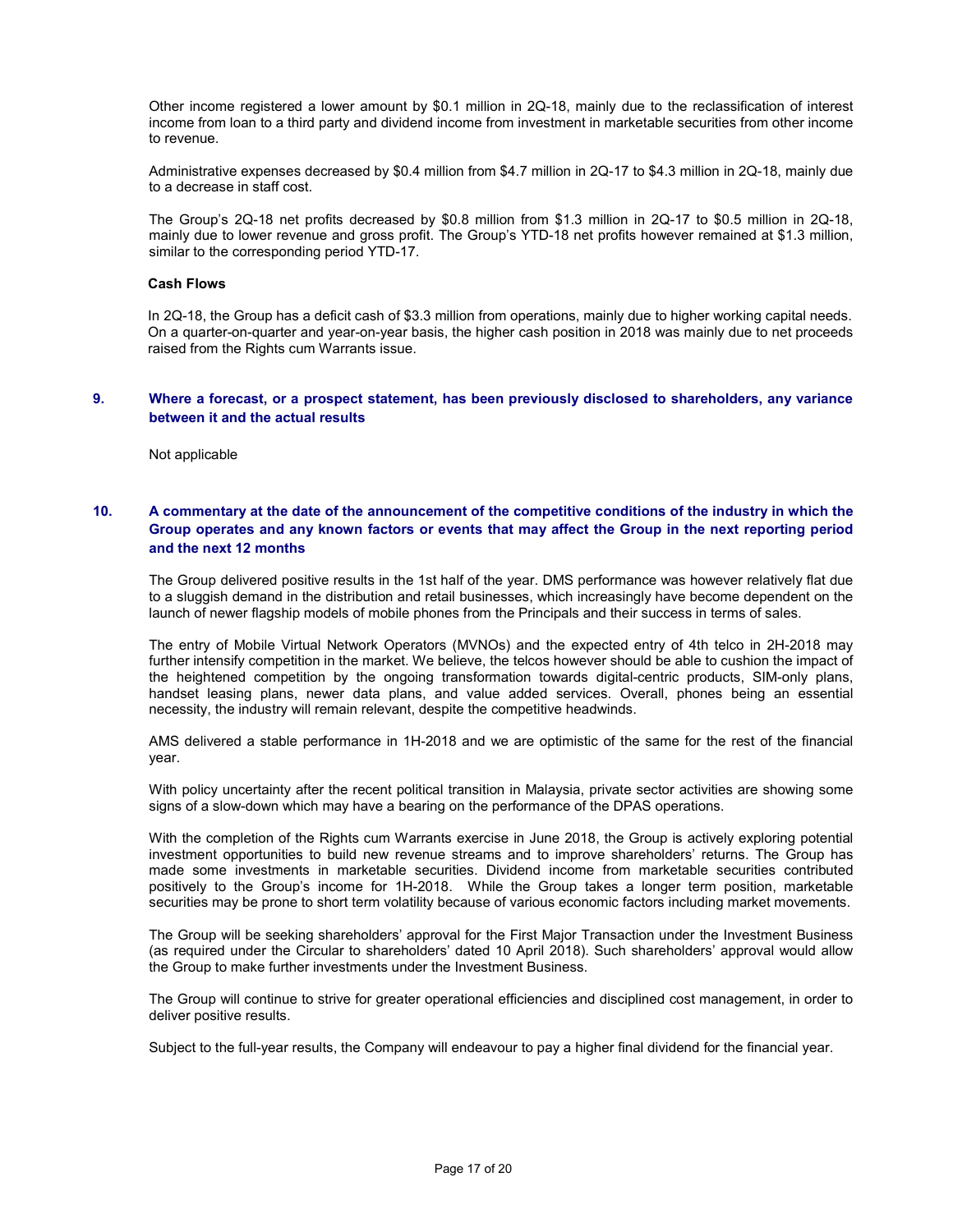## 11. Dividend

# (a) Current Financial Period Reported On

Any dividend declared for the current financial period reported on?

None

## (b) Corresponding Period of the Immediately Preceding Financial Year

 Any dividend declared for the corresponding period of the immediately preceding financial year? Yes

| Name of Dividend   | First and Interim           |
|--------------------|-----------------------------|
| Dividend Type      | Cash                        |
| Dividend per share | \$0.0000399 per share       |
| Dividend Amount    | \$0.5 million (approximate) |
| Tax rate           | Tax exempt (One-Tier tax)   |

#### (c) Date payable

Not applicable

#### (d) Books closure date

Not applicable

#### 12. If no dividend has been declared/recommended, a statement to that effect

No dividend has been declared or recommended for the period.

## 13. Interested Person Transactions

| Name of interested person                                                                 | Aggregate value of all<br>interested person transactions<br>during the financial year under<br>review (excluding transactions<br>less than \$100,000 and<br>transactions conducted under<br>shareholders' mandate<br>pursuant to Rule 920 of the<br><b>SGX Listing Manual)</b> | Aggregate value of all<br>interested person transactions<br>conducted under shareholders'<br>mandate pursuant to Rule 920<br>of the SGX Listing Manual<br>(excluding transactions less<br>than \$100,000) |
|-------------------------------------------------------------------------------------------|--------------------------------------------------------------------------------------------------------------------------------------------------------------------------------------------------------------------------------------------------------------------------------|-----------------------------------------------------------------------------------------------------------------------------------------------------------------------------------------------------------|
|                                                                                           | \$'000                                                                                                                                                                                                                                                                         | \$'000                                                                                                                                                                                                    |
| <b>Pacific Organisation Pte Ltd</b><br><b>Rental expenses</b><br>$\overline{\phantom{a}}$ | 201                                                                                                                                                                                                                                                                            |                                                                                                                                                                                                           |
| <b>Total</b>                                                                              | 201                                                                                                                                                                                                                                                                            |                                                                                                                                                                                                           |

Mr Ong Ghim Choon (Director and Chief Executive Officer of the Company) and his associate own a majority of the shares of Pacific Organisation Pte Ltd.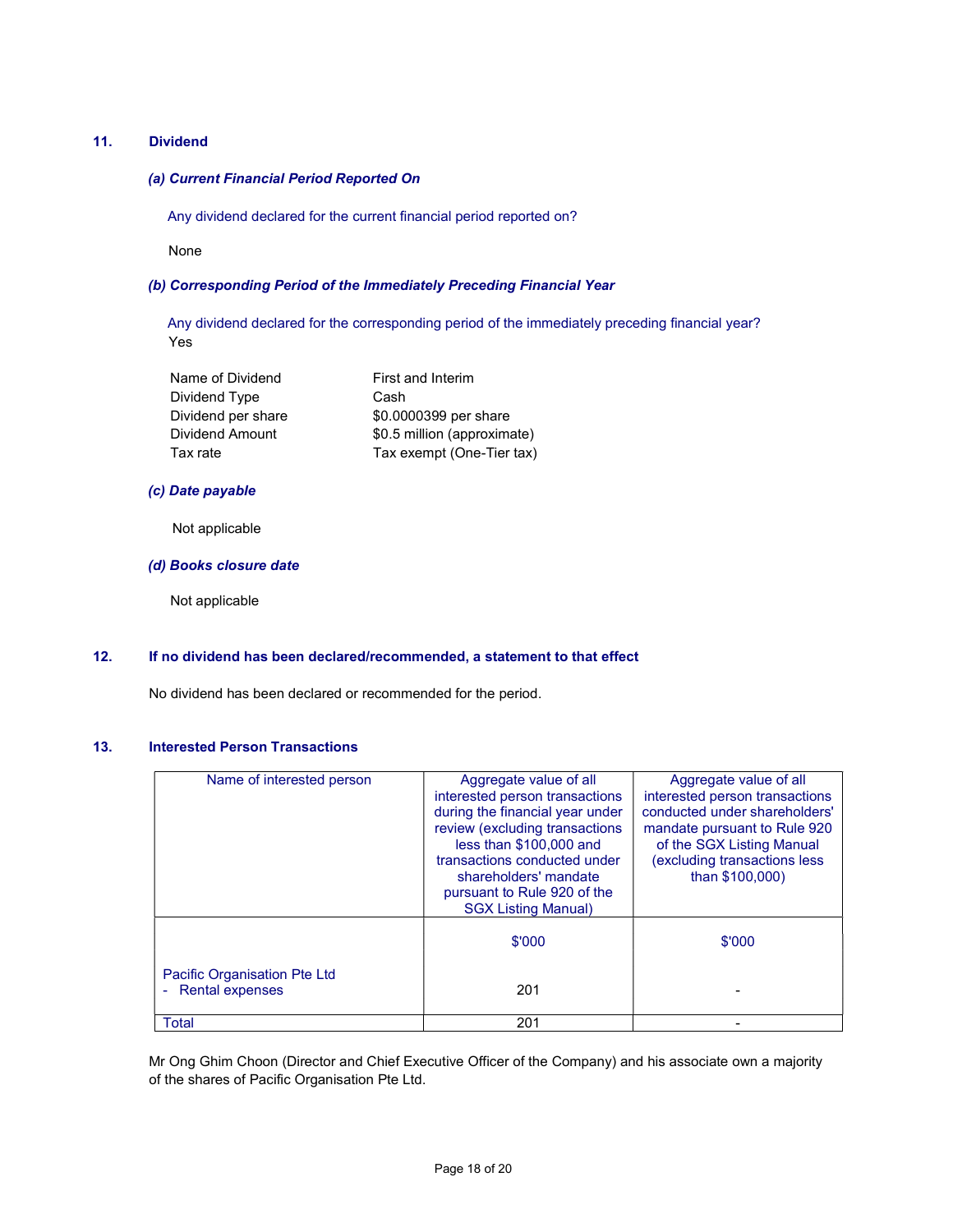## 14. Use of proceeds

 On 18 June 2018, the Company issued 16,577,412,659 new ordinary shares at S\$0.00188 per share pursuant to the Rights cum Warrants Issue and raised net proceeds of approximately S\$30.8 million.

There were no proceeds being utilised for the quarter ended 30 June 2018.

# 15. Confirmation of Undertakings under Rule 720(1) of the Listing Manual

The Company has procured undertakings from all its directors and executive officers (in the format set out in Appendix 7.7) under Rule 720(1) of the Mainboard Rules.

BY ORDER OF THE BOARD

Ong Ghim Choon Chief Executive Officer 14 August 2018